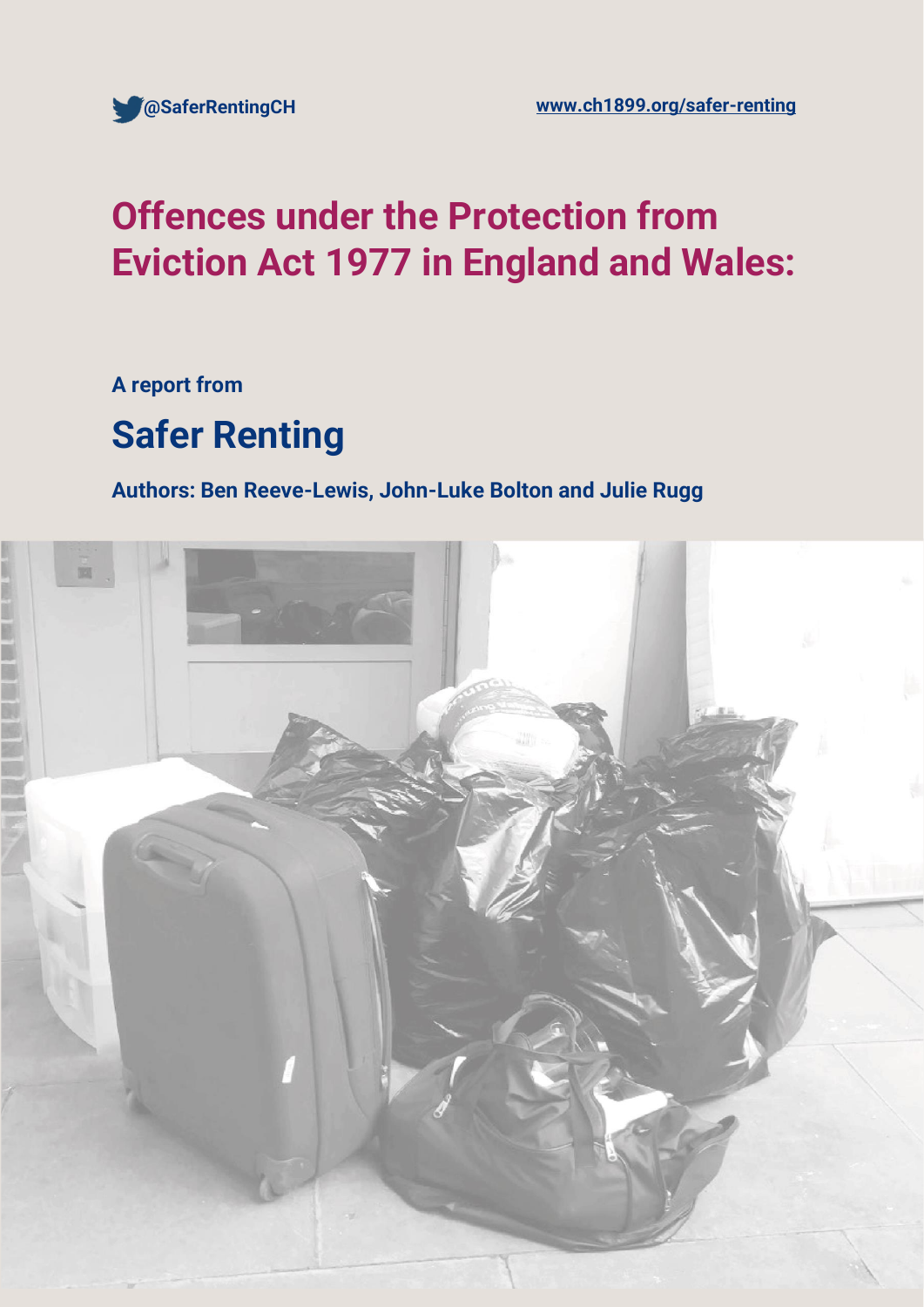# **About Safer Renting**

Safer Renting is a service delivered by Cambridge House. Established in 1889 to tackle poverty, social inequity and injustice, Cambridge House is a social action charity working across London.

Our work is funded by both charitable foundations and through partnerships working with twelve London Boroughs, for whom we provide a Tenancy Relations service that includes protecting renters from harassment and illegal eviction, sustaining tenancies and preventing homelessness, as well as working with our clients to navigate the legal system to secure justice and redress.

The Safer Renting model is unique among front line housing services in its partnership approach with local authorities. Working across so many districts allows us to monitor landlord and agent activities to help partner councils improve their intelligence building and combine approaches to target and deal with the worst offenders.

Our 2020 report "Journeys in the Shadow Private Rented Sector" was based on two and a half years of research; interviewing renters, enforcement officers, solicitors, MPs and frontline housing providers. This project set out some of the very worst practises in the 'shadow' rented sector where landlords were using fear and intimidation as part of their letting strategy and experience of illegal eviction was commonplace. This report is a consequence of the one question that was invariably asked in response to the Shadows report: just how often does illegal eviction take place?

## **Acknowledgements**

This report has been compiled over an 18-month period, during which time we benefitted from many people who provided advice, guidance, opinions, pointers and encouragement. We accordingly thank Simon Mullings and Marine Sergides of the Housing Law Practitioner's Association; and Rebecca Bicocchi, Scott Bryant and Vicky Pearlman at the Greater London Authority, for arranging for us to make several presentations to housing enforcement and homelessness managers across London. A special thanks also to Molly Delaney, previously of Safer Renting, who played a vital role in the early phase of producing this report. Special thanks go to all the agencies that were happy to share their data and explain their collection processes.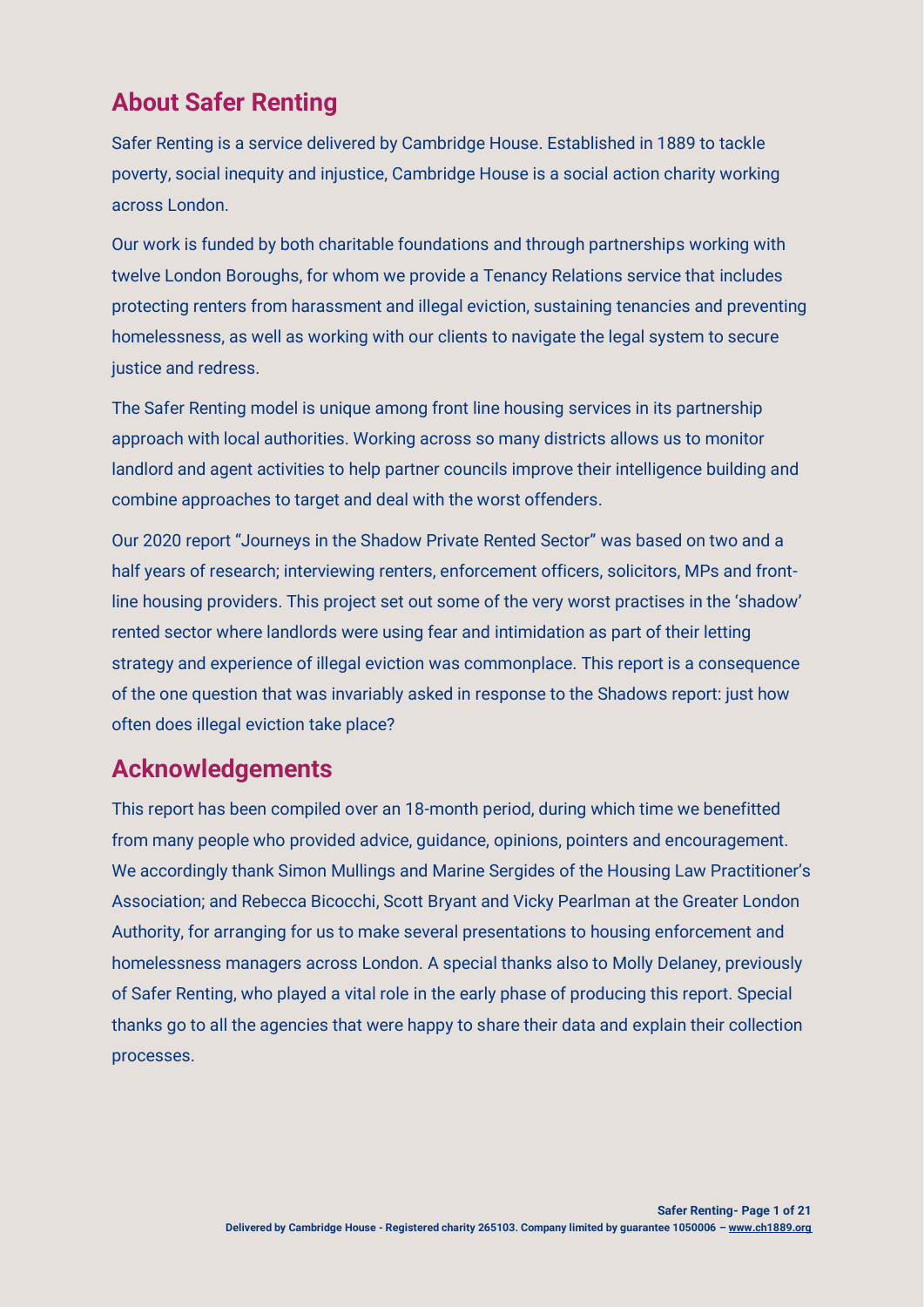# **Offences and prosecutions under the Protection from Eviction Act 1977 in England: establishing an annual count**

## **1. Rationale for a count**

There are four main reasons why establishing an annual indicator of harassment and unlawful eviction is both necessary and timely. Firstly, there is no existing routine form of data collection on the issue. The private rented sector has long been associated with a range of difficulties including inflated rents, poor property condition and lax management standards. A number of statutory datasets are available that measure the incidence of particular issues. For example, the English Housing Survey (EHS) includes assessment of material property conditions against the Decent Homes Standard, creating longitudinal data that is used to inform and monitor policy interventions.

The EHS often collects data on other aspects of private tenants' rental experience, but not every year, and not using the same question format. No data is routinely collected on the incidence of harassment or unlawful eviction, and evidence of the problem is patchy. In 2019/20, tenants were asked why they left their last tenancy, and the vast majority indicated that their tenancy had ended because they themselves had wanted to move (77.7 per cent) or that their tenancy term had been fixed in some way from the outset (9.7 per cent). A very small proportion indicated that they had had a poor relationship with their landlord (1.7 per cent) or had been asked to leave (8.3 per cent) although there is no indication in these cases that the means by which the tenancy had ended were illegal. In 2019/20, the EHS asked tenants if they were satisfied with the service of their landlord and 6.5 per cent indicated some degree of dissatisfaction. The survey did not collect data on why the tenant might be dissatisfied.<sup>1</sup>

<sup>1</sup> English Housing Survey 2019/20: private rented sector. https://www.gov.uk/government/statistics/english-housing-survey-2019-to-2020-private-rented-sector. Annex tables 3.7 and 3.11.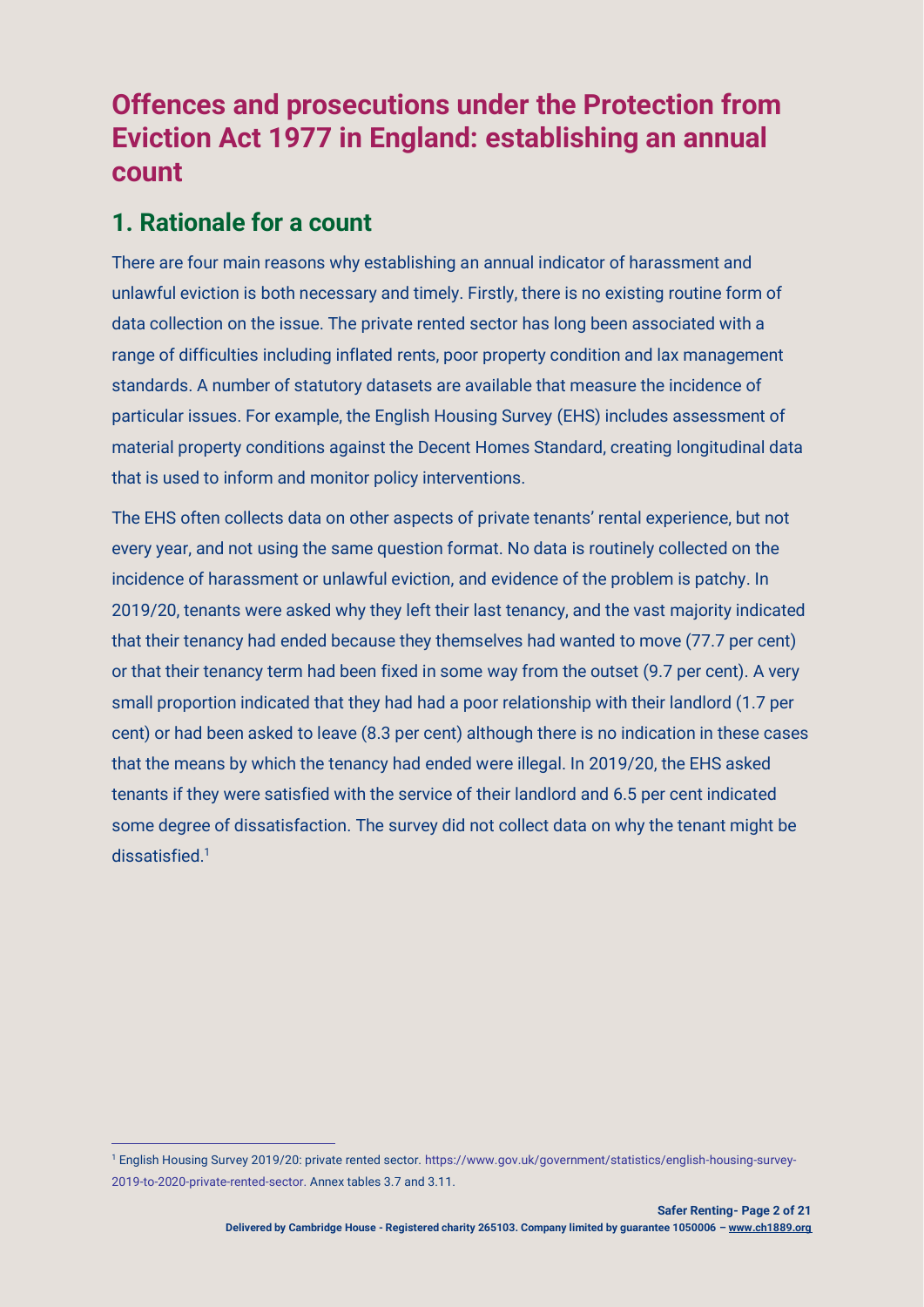Secondly, H-CLIC data indicates that the incidence of harassment and unlawful eviction has increased as a reason for loss of last settled accommodation (Table 1). Some reasons for this increase are suggested by earlier research. The last relatively comprehensive review of harassment and unlawful eviction, as it related to the operation of the Prevention from Eviction Act (PfEA), was funded by the Department for Environment and Transport in 2000. This report concluded that definition of the offence was problematic and so made no attempt at quantification. However, the report did contain a number of important observations. The report included data drawn from expert stakeholder interviews and interviews with landlords and tenants, and this information allowed the authors to list a number of circumstances in which these offences were likely to take place. All the factors that were felt to contribute to the likelihood of harassment and unlawful eviction in 2000 have become more prominent in the PRS since that time:

- **•** There has been an increase in the number of tenants with vulnerabilities who are unable to secure access to a more limited social housing stock;
- An uptick in the number of economic migrants and asylum seekers has created a growing pool of tenants with limited knowledge of their housing rights;
- **•** There is a higher proportion of tenants reliant on welfare payments to cover some or all of their rental costs; and heightened complexities around Universal Credit that landlords are less willing, or able to accept.

Thirdly, the Government has expressed a commitment to changes to the structure of assured shorthold tenancies. A 'benchmark' figure is necessary since the Renters Reform Bill is likely to amend or remove s21 of the Housing Act 1998. Housing activists have argued that s21 reflects and promotes tenure insecurity. S21 permits landlords to serve two months' notice on tenants without having to specify a reason for terminating the tenancy. A number of conditions have since been attached to the service a s21 notice<sup>2</sup>, reducing the ability of landlords to serve the notice when specific conditions apply. Serving a s21 notice is regarded by landlords as preferable to alternatives that require the production of incontestable evidence that a tenancy agreement has been breached.

It is particularly important to establish a mechanism for measuring the incidence of harassment and unlawful eviction in advance of any change that might come with new legislation. It is difficult to anticipate the impact of legislation on a sector where unintended consequences have proliferated. The removal of easier options for tenancy termination is

<sup>2</sup> These include, inter alia, the landlord having given the tenant, at the start of the tenancy, a 'How to Rent' guide and current gas safety and electrical safety certificates, and the s21 has not been served within six months of the local housing authority serving an improvement notice or emergency remedial action notice.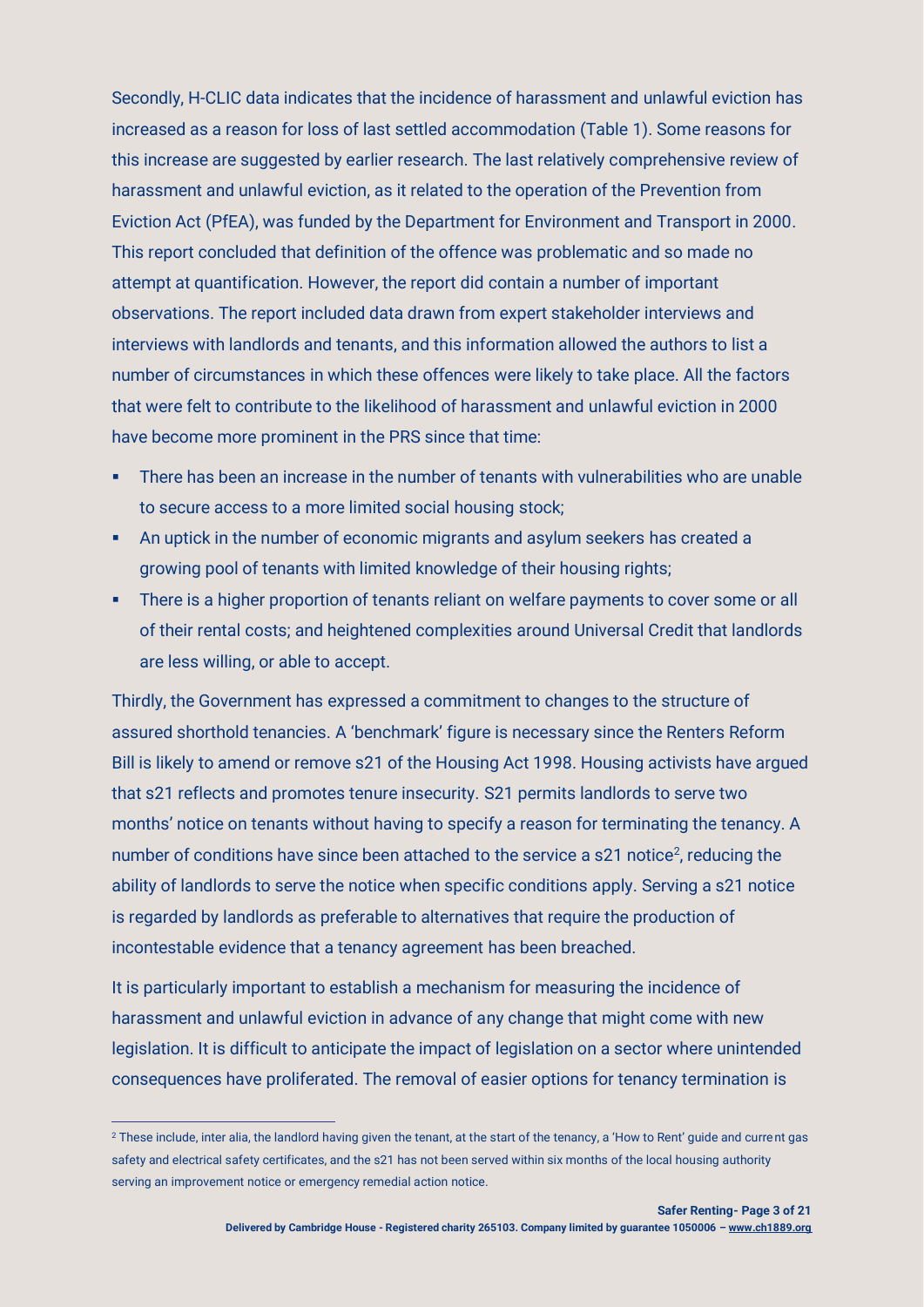interpreted by landlords as an increase in the risk of letting property. Landlords are apprehensive about delays in being able to terminate tenancies where tenants are inconsistent in rent payments or whose ASB causes difficulties for neighbours. As a consequence, landlords are less likely to let to tenants on lower incomes.<sup>3</sup> Furthermore, there is evidence that a 'shadow' private rented sector is in operation, catering for unmet needs at the very bottom of the market. This is the market in which unlawful eviction and harassment of tenants is a rather more commonplace occurrence.<sup>4</sup>

Fourthly, the strongest rationale for establishing a count to monitor the incidence of offences under the PfEA is that these actions are arguably the very worst practises a tenant can experience. Loss of home in any circumstances constitutes a substantial injury to emotional and psychological wellbeing. A very sudden loss of home or a forced move following a prolonged campaign of intimidation visits unmeasurable harm on the victim's mental health, and in Spencer *et al.* was likened to trauma (see Box 1).

#### **Box 1. Wilma, who was illegally evicted by her landlord**

"I couldn't cry, I was just numb thinking about the loss that I had. . I couldn't get anything back I was devastated. It was so much hardship I have to go through with my daughter. I wish my daughter didn't have to go through all this [. ..] It was a trauma I experienced […] seeing all my daughter's and my belonging was thrown outside the house and I was living in fear that every day we could be thrown out at any time. I did ask for the council for help but they reject on the basis of NRPF, I still didn't get any support since then. I had to go through so much […] I can't imagine how the landlord could get away with this and not be penalised for such an act."

R. Spencer, B. Reeve-Lewis, J. Rugg & E. Barata (2020) 'Journeys in the Shadow Private Rented Sector', Cambridge House/Centre for Housing Policy, 47.

A failure even to attempt to count the incidence of such egregious behaviour is a strong signal that harassment and unlawful eviction are in some way insignificant. This clearly cannot be the case.

#### **Use made of the Prevention from Eviction Act**

Despite the very serious nature of harassment and unlawful eviction, local authorities make little use of their powers under the PfEA. In part, the ability to pursue action reflects a

<sup>&</sup>lt;sup>3</sup> J. Rugg and A. Wallace (2021) Property Supply to the Lower End of the English Private Rented Sector, Centre for Housing Policy.

<sup>4</sup> R. Spencer, B. Reeve-Lewis, J. Rugg & E. Barata (2020) Journeys in the Shadow Private Rented Sector, Cambridge House/Centre for Housing Policy.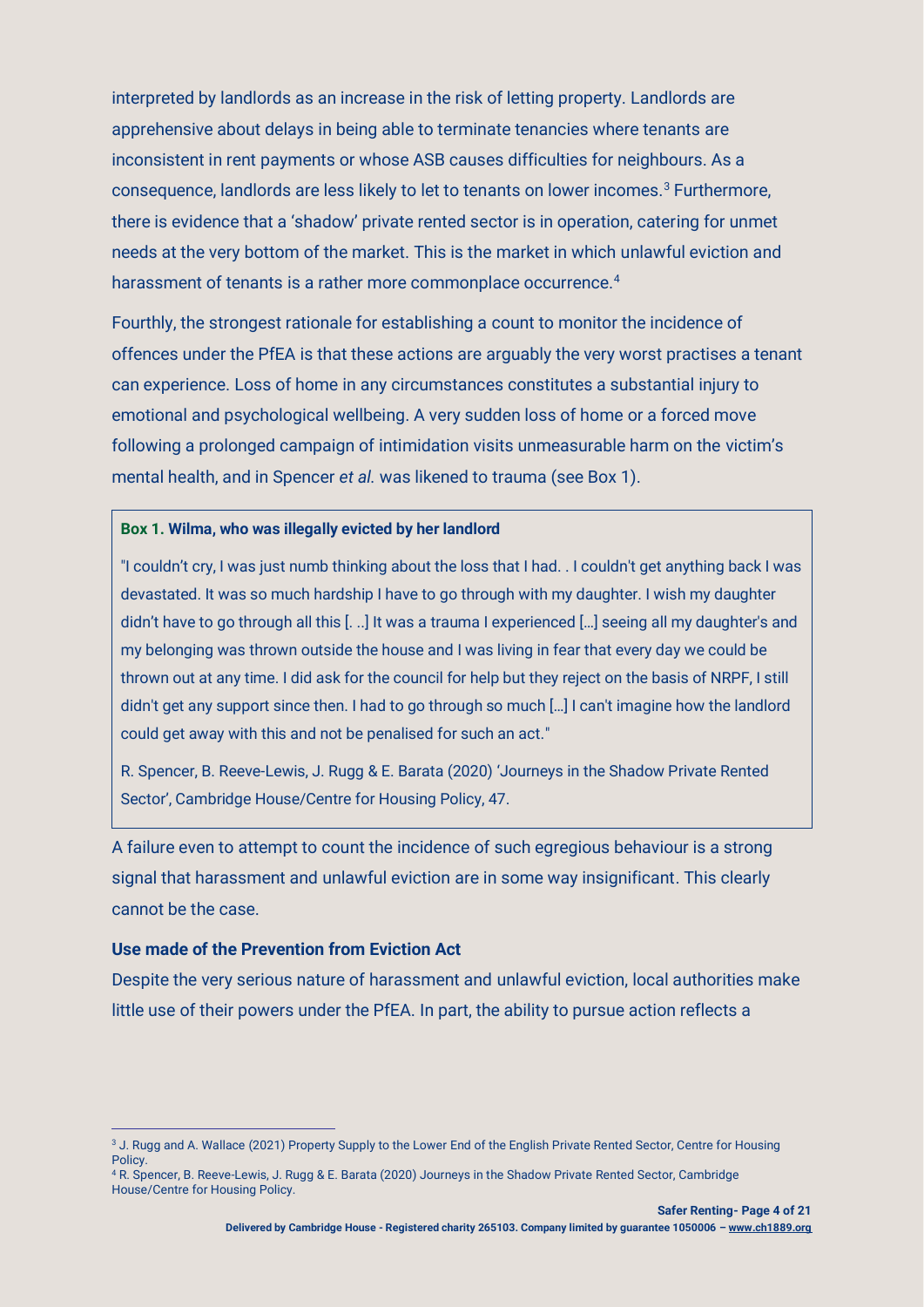reduction in staffing resource as a consequence of austerity measures. 5 In addition, local authority regulatory attention has been directed elsewhere.

A number of new measures have come into force that increase local authorities' abilities to penalise aspects of poor landlordism and offer some level of remuneration to the local authority to offset the cost of action. There has been an expansion in the range and severity of civil penalties that might be served by a local authority where landlords are in breach of their responsibilities under the Housing and Planning Act 2016. A maximum penalty of £30,000 applies where landlords are in breach, and the penalty is retained by the local authority as a contribution to its regulatory work.<sup>6</sup>

Local authorities receive no similar incentive to pursue convictions for offences under the Protection from Eviction Act 1977. This Act is the main body of legislation available to local authorities to investigate and prosecute allegations of harassment and unlawful eviction of renters. This is the only legislation that construes a particular landlord action as a criminal offence, and where a conviction in either the Magistrate or Crown Court could lead to imprisonment. All residential occupiers are protected from harassment and most residential occupiers cannot be evicted without a landlord following due process and seeking an order of the court.<sup>7</sup>

6

<sup>5</sup> J. Stewart & R. Moffatt (2022) Regulating the Privately Rented Sector: Evidence into Practice, Routledge.

https://assets.publishing.service.gov.uk/government/uploads/system/uploads/attachment\_data/file/697644/Civil\_penalty\_gui dance.pdf

<sup>7</sup> Exceptions include tenants living with landlords in the landlord's property.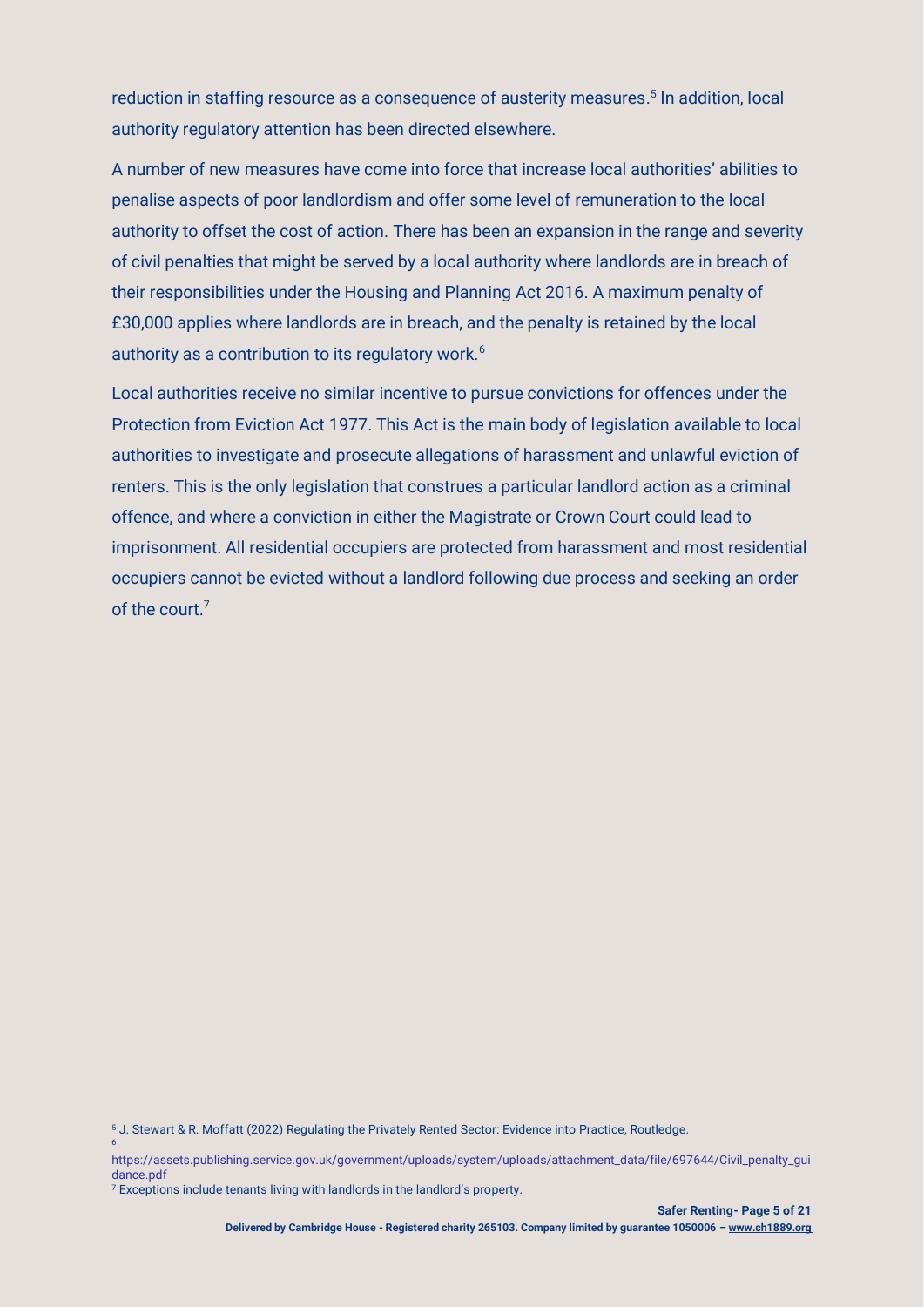The legislation is now somewhat outdated. The PFEA was passed in the context of widespread concern relating to the activities of landlords such as Peter Rachman, although it has been argued that the Act, in its earliest years, was more often deployed to regulate disputes between resident landlords and their lodger/tenants.<sup>8</sup> From the outset it has been acknowledged that there are substantial problems with the operation of the Act. The Act is permissive. Local authorities can prosecute landlords under s6 of the PFEA, but are not required to prosecute or to investigate any allegation of contravention of the Act. Furthermore, a substantial decline in the number of local authorities employing Tenancy Relations Officers has reduced local authority confidence to pursue legal measures using the PFEA. It is by no means the case that every local authority has officers with this specialism.<sup>9</sup>

#### **Box 2. Protection from Eviction Act 1977, Part 1**

#### PART I **UNLAWFUL EVICTION AND HARASSMENT**

1 Unlawful eviction and harassment of occupier.

(1) In this section "residential occupier", in relation to any premises, means a person occupying the premises as a residence, whether under a contract or by virtue of any enactment or rule of law giving him the right to remain in occupation or restricting the right of any other person to recover possession of the premises.

(2) If any person unlawfully deprives the residential occupier of any premises of his occupation of the premises or any part thereof, or attempts to do so, he shall be guilty of an offence, unless he proves that he believed, and had reasonable cause to believe, that the residential occupier had ceased to reside in the premises.

(3) If any person with intent to cause the residential occupier of any premises—

(a)to give up the occupation of the premises or any part thereof; or

(b) to refrain from exercising any right or pursuing any remedy in respect of the premises or part thereof;

does acts calculated to interfere with the peace or comfort of the residential occupier or members of his household, or persistently withdraws or withholds services reasonably required for the occupation of the premises as a residence, he shall be guilty of an offence.

(3A) Subject to subsection (3B) below, the landlord of a residential occupier or an agent of the landlord shall be guilty of an offence if—

(a) he does acts likely to interfere with the peace or comfort of the residential occupier or members of his household, or

<sup>8</sup> Nelkin, D. (1983) The Limits of the Legal Process: A Study of Landlords, Law and Crime, Edinburgh: Academic Press. 9 [https://www.nhas.org.uk/assets/docs/Tenancy\\_relations\\_-\\_what\\_it\\_means\\_now\\_-\\_Gerry\\_Glyde\\_-](https://www.nhas.org.uk/assets/docs/Tenancy_relations_-_what_it_means_now_-_Gerry_Glyde_-_Housing_Matters_October_2016.pdf)

[\\_Housing\\_Matters\\_October\\_2016.pdf](https://www.nhas.org.uk/assets/docs/Tenancy_relations_-_what_it_means_now_-_Gerry_Glyde_-_Housing_Matters_October_2016.pdf)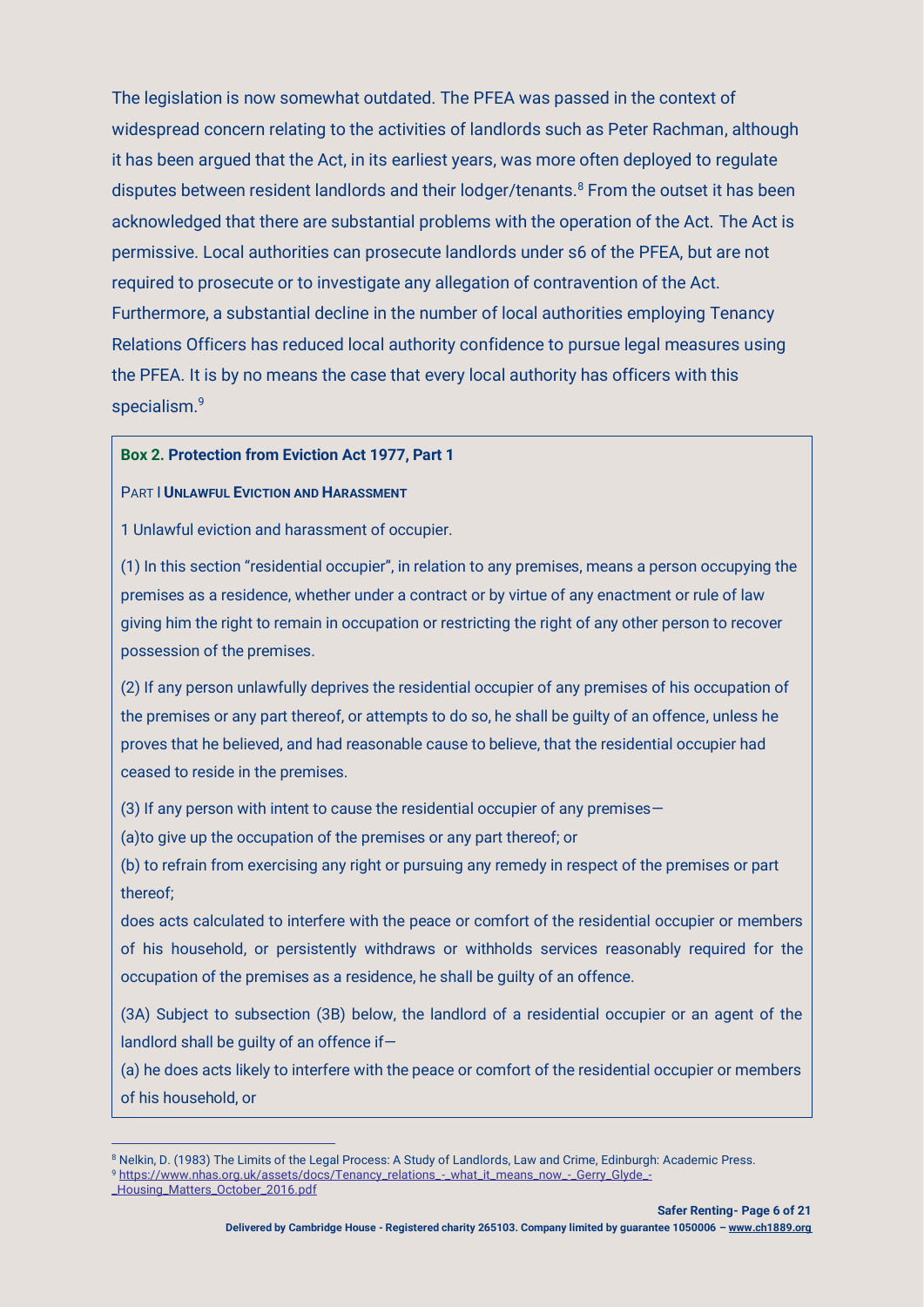(b) he persistently withdraws or withholds services reasonably required for the occupation of the premises in question as a residence,

and (in either case) he knows, or has reasonable cause to believe, that that conduct is likely to cause the residential occupier to give up the occupation of the whole or part of the premises or to refrain from exercising any right or pursuing any remedy in respect of the whole or part of the premises.

(3B) A person shall not be guilty of an offence under subsection (3A) above if he proves that he had reasonable grounds for doing the acts or withdrawing or withholding the services in question.

(3C) In subsection (3A) above "landlord", in relation to a residential occupier of any premises, means the person who, but for—

(a) the residential occupier's right to remain in occupation of the premises, or

(b) a restriction on the person's right to recover possession of the premises,

would be entitled to occupation of the premises and any superior landlord under whom that person derives title.

(4) A person guilty of an offence under this section shall be liable—

(a) on summary conviction, to a fine not exceeding the prescribed sum**]** or to imprisonment for a term not exceeding 6 months or to both;

(b) on conviction on indictment, to a fine or to imprisonment for a term not exceeding 2 years or to both.

(5) Nothing in this section shall be taken to prejudice any liability or remedy to which a person guilty of an offence thereunder may be subject in civil proceedings.

(6) Where an offence under this section committed by a body corporate is proved to have been committed with the consent or connivance of, or to be attributable to any neglect on the part of, any director, manager or secretary or other similar officer of the body corporate or any person who was purporting to act in any such capacity, he as well as the body corporate shall be guilty of that offence and shall be liable to be proceeded against and punished accordingly.

Note textual amendments at:

<https://www.legislation.gov.uk/ukpga/1977/43#commentary-c907907>

This short paper does not address the failings of the Act, although change is clearly required. Rather, this report will use advice activity focussed on and around offences under the PFEA to consider the feasibility of establishing an annual count. This count has two elements: the incidence of prosecutions under the Act, and evidence of offences committed under the Act. The two elements are deemed essential in order to highlight the disparity between convictions under the Act and a measure of problems that tenants are encountering.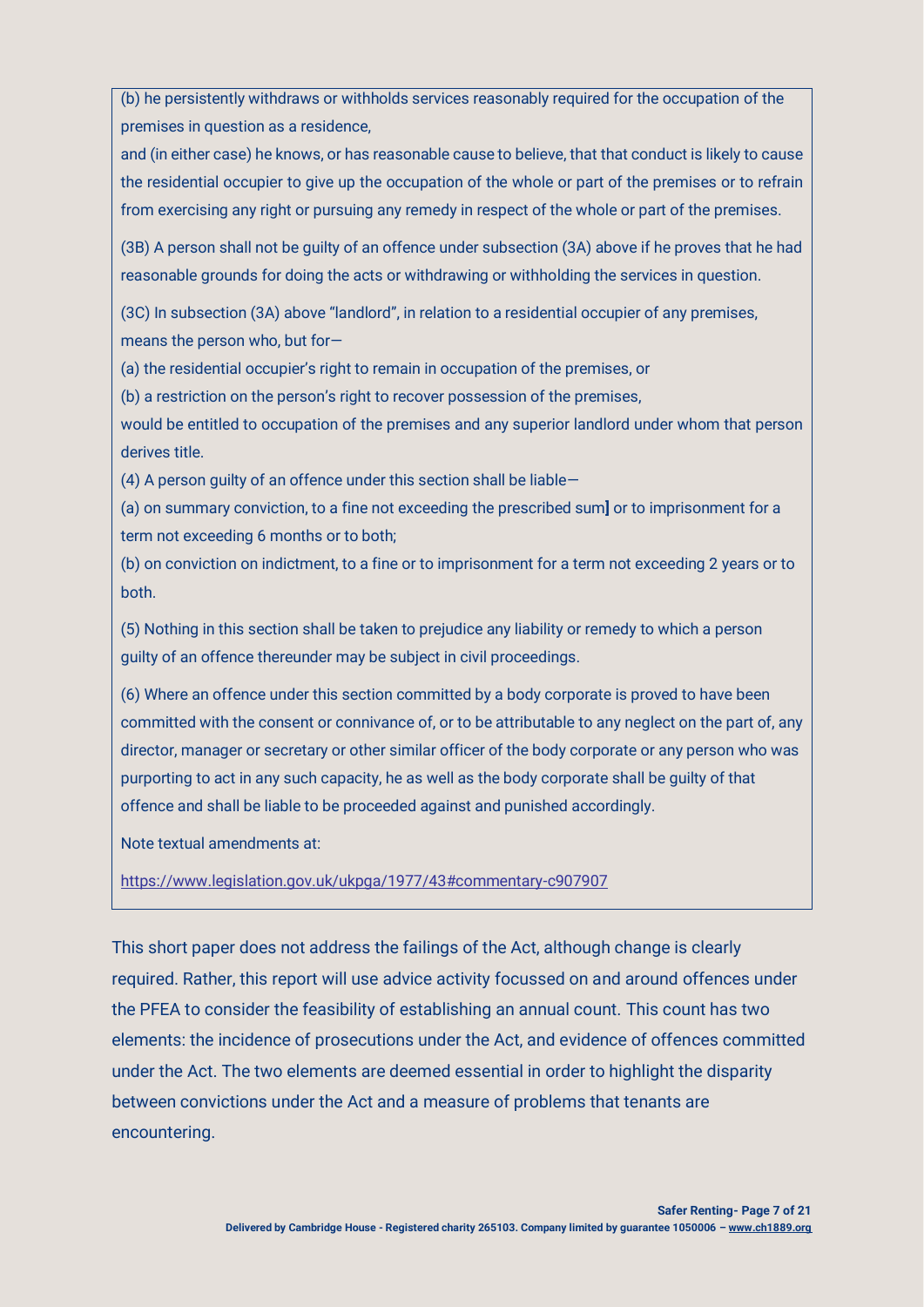# **2. Problems with counting**

### **Defining offences under the Act**

There is a lack of clear understanding of how exactly harassment is understood. There are actually two tests of harassment in the PfEA. Harassment by landlord or agent includes acts that are 'likely' to cause a residential occupier to give up their accommodation. However, harassment by 'any other person' must be shown to have been done with the 'intent' of causing a residential occupier to give up their accommodation.

Notwithstanding the niceties of wording, Marsh *et al*. established that tenants, landlords, local authorities, police and solicitors had different views about what actions might be construed as harassment, and different levels of tolerance of particular actions depending on their circumstances. However, it was generally agreed that harassment included any action that led a tenant to feel uncomfortable in their tenancy and – ultimately – to want to move, which was the core intention of the landlord's harassment.<sup>10</sup>

### **Verification and underestimation**

Numerical evidence of tenant experience of offences under the Act is rather more difficult to establish. Shelter has undertaken research on YouGov survey results, this research has aimed to establish an approximation on the number of homes affected by a range of poor management practices.<sup>11</sup> However, this information is self-reported and tenants may not always be in the best position to judge the legality of particular actions.

A study by the Legal Education Foundation found that 47 per cent of respondents to the English and Welsh Civil and Social Justice Survey Panel (2010 and 2012 waves) did not consider that their housing problems were legal issues.<sup>12</sup>

The proposed count takes an alternative approach and aims to quantify the number of tenants who make a complaint in a context where their circumstances are assessed by a housing or advice professional who then logs the complaint as an offence under the PfEA. As will be seen, the method draws on data collection across a number of agencies since there is no single data collection point.

The resultant count will be a substantial under-estimate. As the Legal Education Foundation study found, not all housing problems will be construed as legal problems where advice

<sup>10</sup> Marsh, A., Forrest, R., Kennett, P., Niner, P. & Cowan, D. (2000) Harassment and Unlawful Eviction of Private Rented Sector Tenants and Park Home Residents, DETR.

<sup>11</sup> C. Sagoe, R. Ehrlich, L. Reynolds & H. Rich (2020) Time for Change: Marking Renting Fairer for Private Landlords, Shelter.

<sup>12</sup> The Legal Education Foundation (2015) The Legal Problems of Renters Summary, LEF,

https://www.thelegaleducationfoundation.org/wp-content/uploads/2015/12/ULPR\_summary.pdf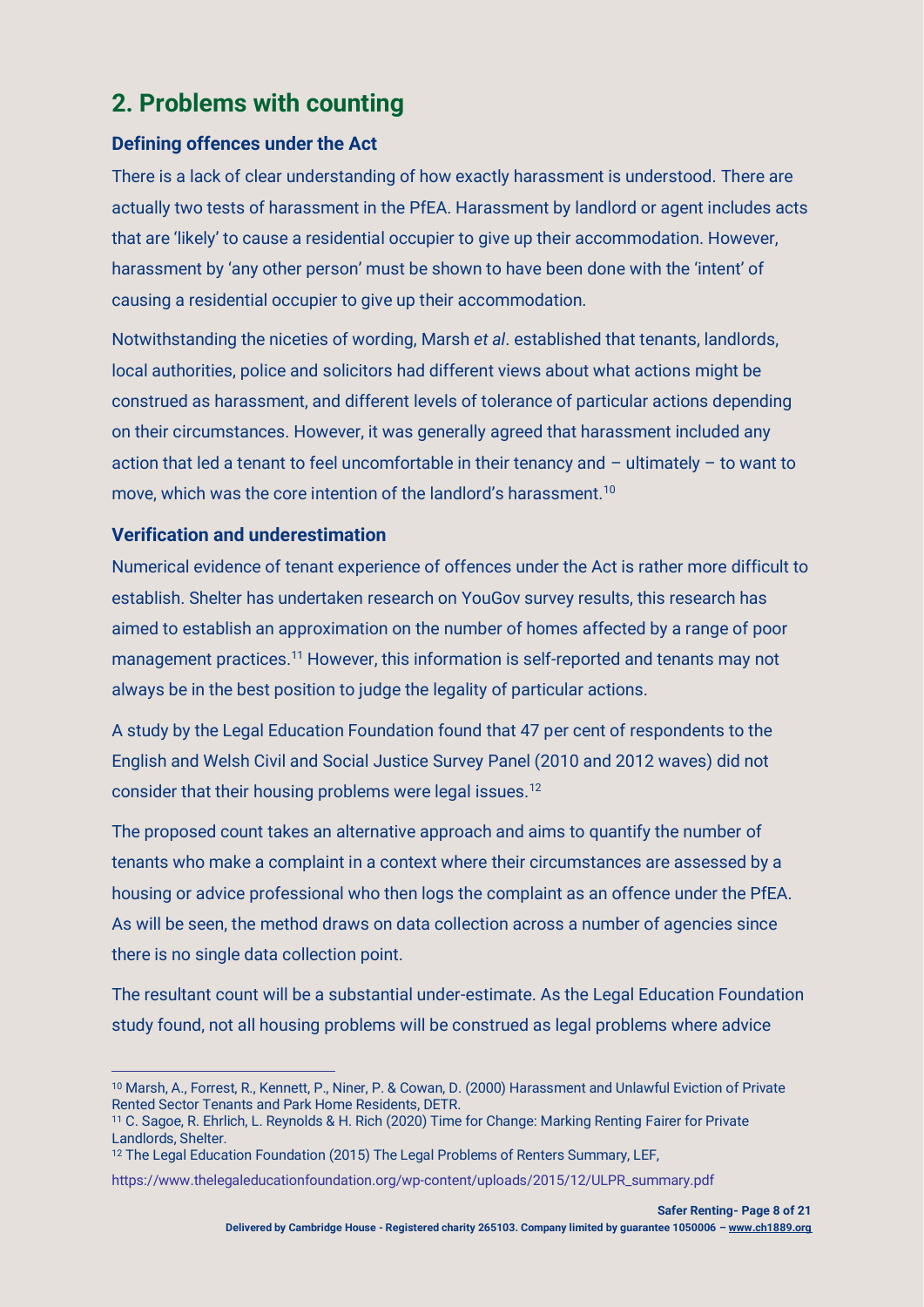might provide a solution. In the view of this report, 'demand for services, is therefore, not a good proxy for the prevalence of legal problems'. <sup>13</sup> In addition, there will be many circumstances in which a single complaint might well reflect the experience of more than one household. For example, where landlords seek to 'disestablish' an illegal house in multiple occupation. Nevertheless, the exercise still has value. The rough sleeper count is an appropriate analogy. The annual rough sleeper count was launched in 1996 with the intention of the data contributing to decision-making around the Housing Investment Programme. Guidance was provided on the counting process, depending on how local authorities judged the severity of the problem in their area. Over time, changes to the guidance and nature of the count has improved its robustness but it remains the case that local authorities do not apply exactly the same counting method. As a consequence, the rough sleeper count does not meet the 'National Statistics' standard.<sup>14</sup>

As a snapshot figure, the number is generally regarded as a substantial underestimate. Similarly, any attempt to measure harassment or unlawful eviction will also be unable to capture the degree to which such actions take place. However, the fact that an annual count is undertaken means that the issue is revisited annually and the overall trends are analysed particularly where trajectories indicate a worsening problem.

Returning every year to a standardised count is a first step in acknowledging the importance of a problem and signals ongoing commitment to continued scrutiny.

### **Interpreting a count**

There are problems with interpreting any count number since the figure can reflect other factors that do not necessarily pertain to the incidence of harassment or unlawful eviction. For example:

- an increase or decrease in the number of complaints could reflect growth or decrease in the size of the PRS;
- **more effective regulation of harassment and unlawful eviction might be taking place** through other means: a decrease in prosecutions under the PFEA does not preclude the successful prosecution and sentencing of landlords who are likely to be perpetrating PFEA-related offences, but who can be more readily pursued for other property-related offences under the various Housing Acts; and
- a fall or increase in staffing amongst participating agencies affects the ability to meet advice demand.

<sup>13</sup> See note 14.

<sup>14</sup> Ibid.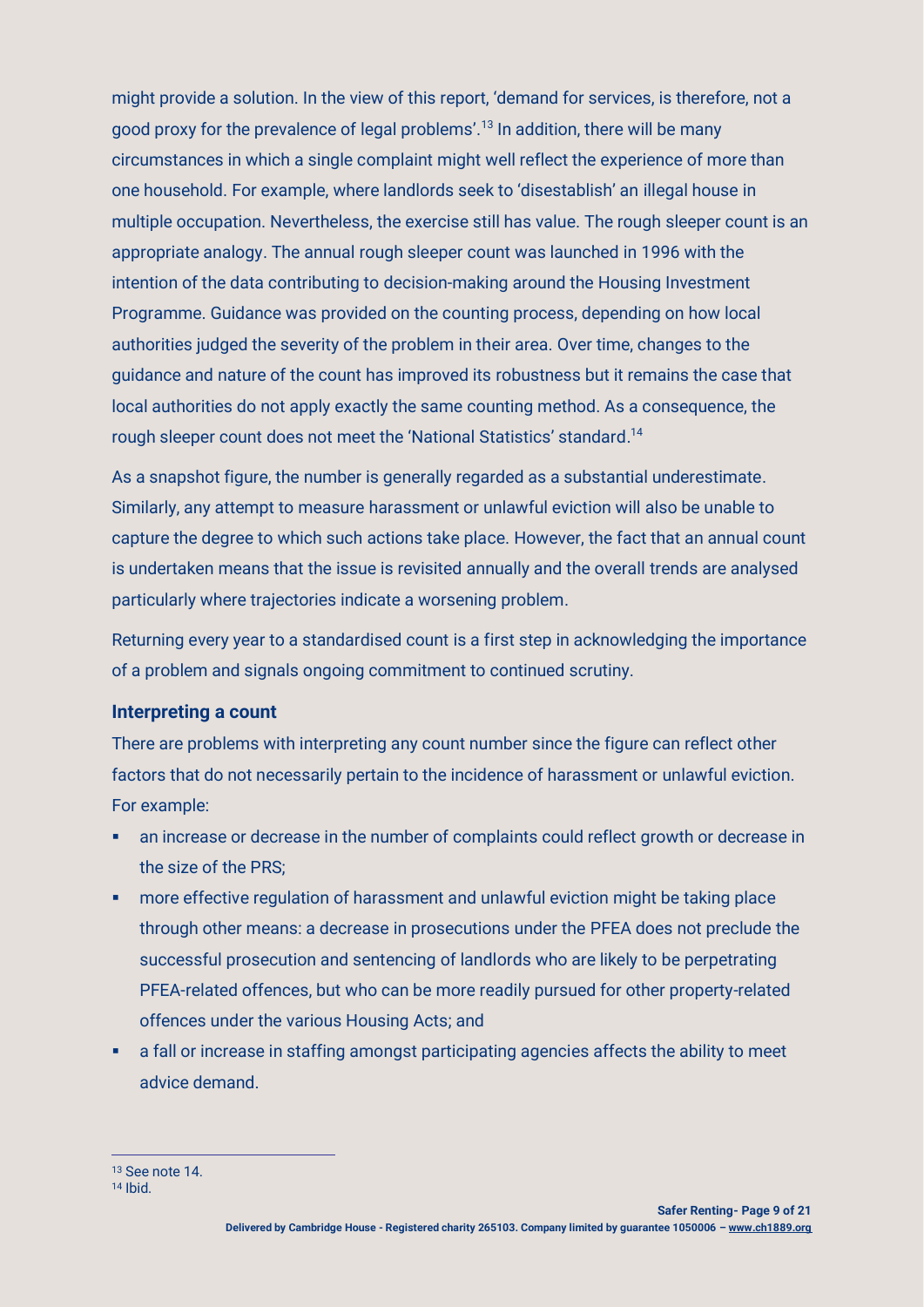This type of critique is attached to any attempt to arrive at quantitative measures of any societal problem, and here, are simply listed to signal that interpretation needs to be cautious.

# **3. Establishing a replicable counting method**

The rough sleeper count is a strong indication that there needs to be clarity around what exactly is being counted. 'Rough sleeping' has no clear definition and a count of people who are sleeping on the street perforce excludes all individuals whose homelessness is invisible. Similarly, any count of unlawful eviction or harassment cannot encompass all the times tenants have been induced to leave a tenancy unwillingly or been subject to practices 'calculated to interfere with the peace or comfort of the residential occupier'. The count will include two figures: the number of times individuals approached an advice/housing-related agency for assistance with problems they were having with their landlord, and where the agency logged that problem as harassment or unlawful eviction; and prosecutions under the PFEA as logged by the Ministry of Justice under crime code 87 (Protection from Eviction Act 1977).

### **Individuals approaching advice agencies**

The first stage of this work included ascertaining which organisations were recording data on the incidence of harassment and unlawful eviction, and what kinds of information were being collected. This part of the project included extended discussion with:

- **Iocal authority officers including Tenancy Relations Officers (TROs), Environmental** Health Officers (EHOs) and Homelessness Officers;
- **EXECUTE:** Law centres and private solicitors;
- **•** Third sector housing advice agencies;
- Members of Parliament.

This process indicated that although individuals or agencies might well routinely encounter cases of harassment or unlawful eviction, it was not necessarily the case that a formalised count was being made. For example, MPs might regularly take meetings with constituents who have problems with their landlord, but even where an MP's office might log problems, there is no method of centralised collection.

Discussions indicated that a replicable measure should rest on the incidence of individuals seeking advice from agencies that had the capacity to judge whether or not the tenant had been subject to, or threatened with, offences under the PfEA. Specifically, attention would be paid to descriptions of activities under Section 1(2) and Section 1 (3):

"Section 1(2):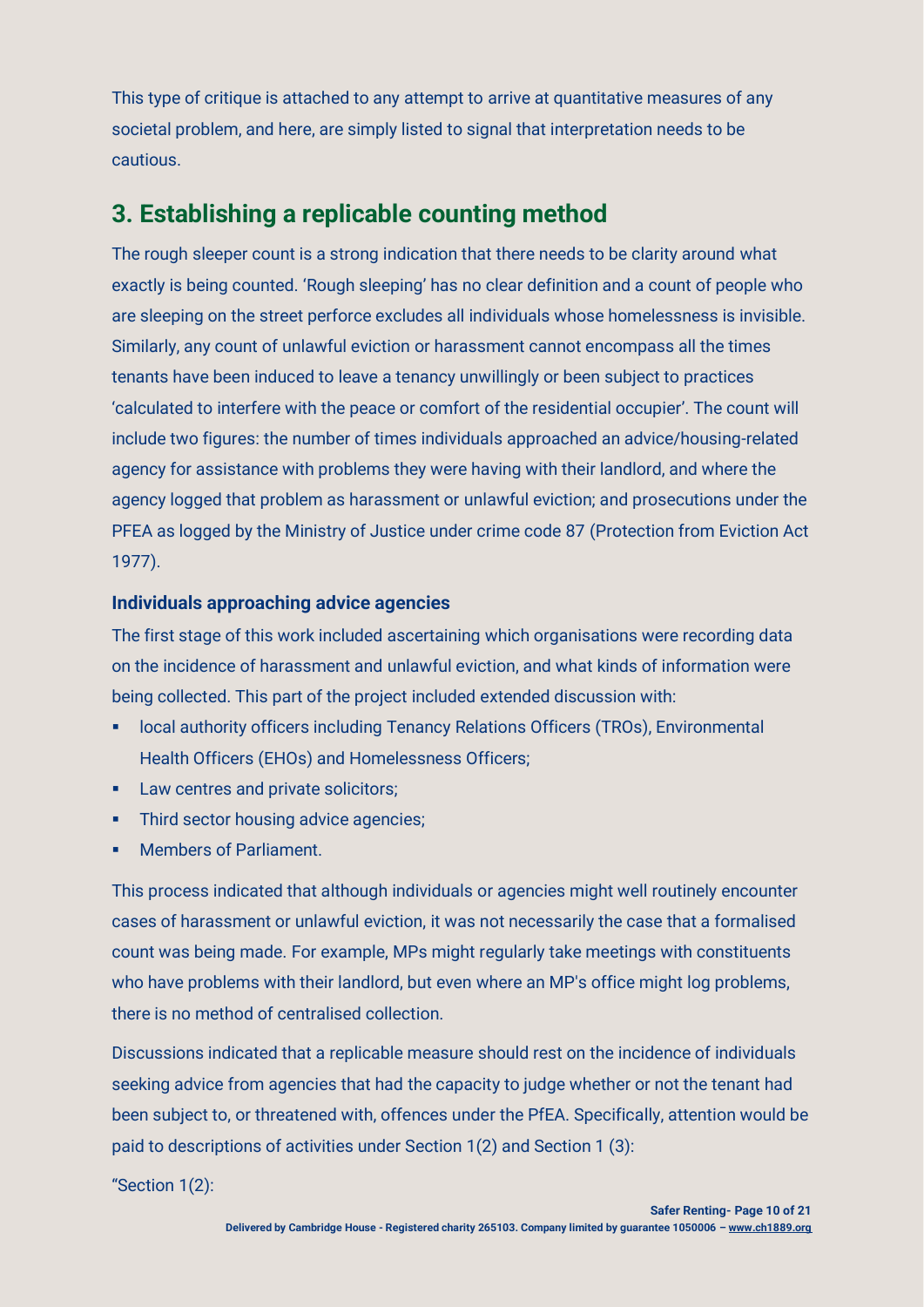If any person unlawfully deprives the residential occupier of any premises of his occupation of the premises or any part thereof, or attempts to do so, he shall be guilty of an offence unless he proves that he believed, and had reasonable cause to believe, that the residential occupier had ceased to reside in the premises.

Section 1(3):

(3) If any person with intent to cause the residential occupier of any premises—

(a)to give up the occupation of the premises or any part thereof; or

(b) to refrain from exercising any right or pursuing any remedy in respect of the premises or part thereof;

does acts calculated to interfere with the peace or comfort of the residential occupier or members of his household, or persistently withdraws or withholds services reasonably required for the occupation of the premises as a residence, he shall be guilty of an offence."

### **Data and agencies included in the count**

Taken together, this report will refer to 'offences under the Protection from Eviction Act 1977' as reported in five contexts:

- Logged as part of local authority H-CLIC returns on people presenting to the local authority as either homeless or threatened with homelessness;
- Centralised data collection by Citizens Advice caseworkers logging complaints made by individuals;
- Centralised data collection by Shelter caseworkers logging complaints made by individuals;
- Cases dealt with by the Legal Aid Agency; and
- **Safer Renting Caseload Data.**

A brief summary of each data collection mode follows.

### **H-CLIC Data**

### **Nature of the data**

Since 1996, each local authority has been obliged to submit a quarterly summary of homelessness activity in order to log the incidence of homelessness and local authorities' response to acute housing need. These data – the 'P1E' returns – were submitted by all local authorities, and this information provides essential longitudinal data on homelessness trends. The P1E system was revised with the introduction of the Homelessness Reduction Act in 2018. This process introduced the Homeless Case Level Information Collection (H-CLIC). The new system aimed to collect more data on why households become homeless.

The value of the system rests in the fact that local authorities will be seeking information to justify their accepting a homelessness prevention or relief duty. The local authority officer

**Safer Renting- Page 11 of 21**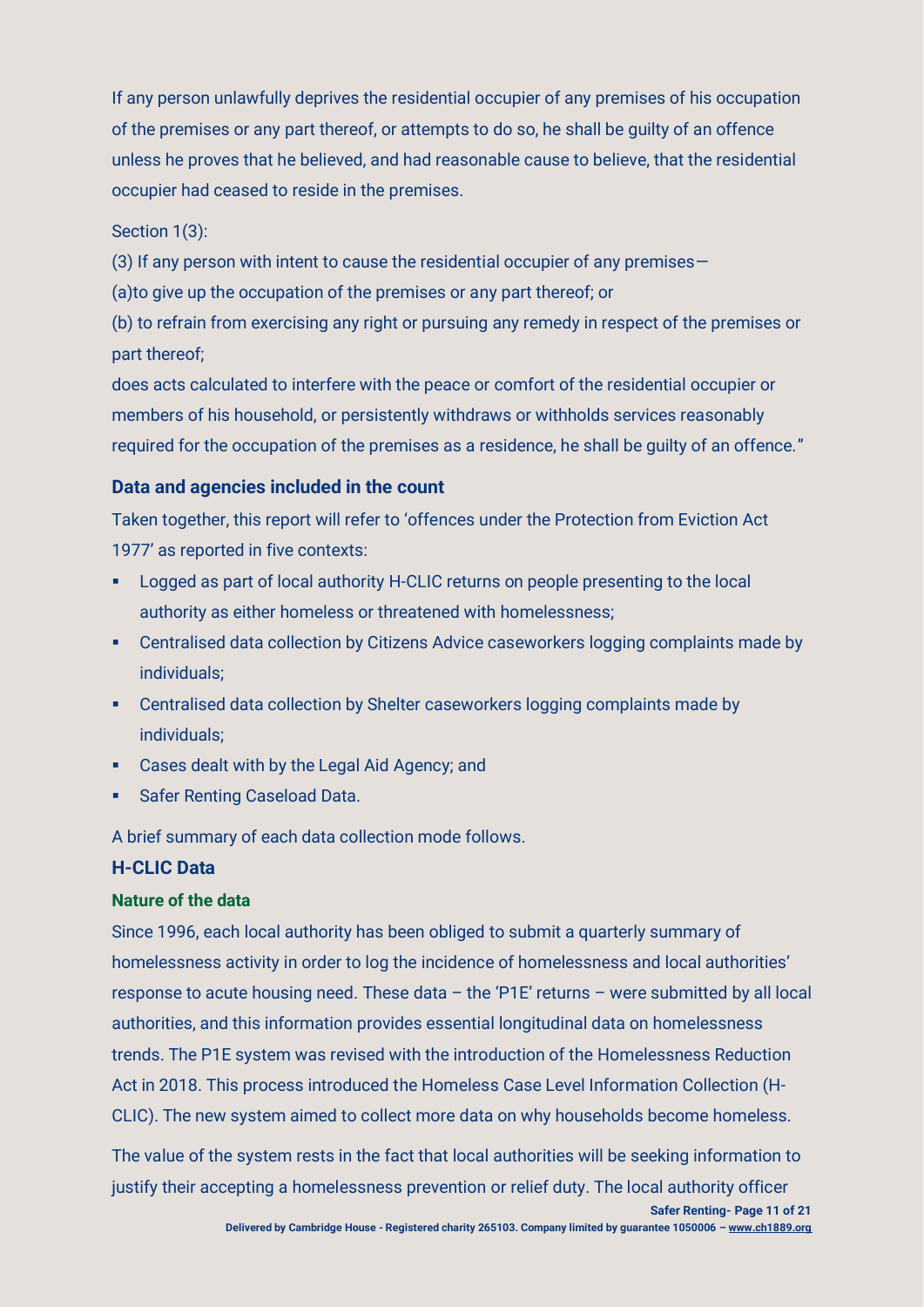will therefore need to be satisfied that an illegal eviction is being threatened or has actually taken place. To log a case under this heading, local authorities have to agree that "The applicant was evicted by their landlord or agent without due legal process when they had the right to continue to occupy." *15*

<sup>15</sup> https://gss.civilservice.gov.uk/wp-content/uploads/2018/05/H\_CLIC\_v1.4.1\_guidance.pdf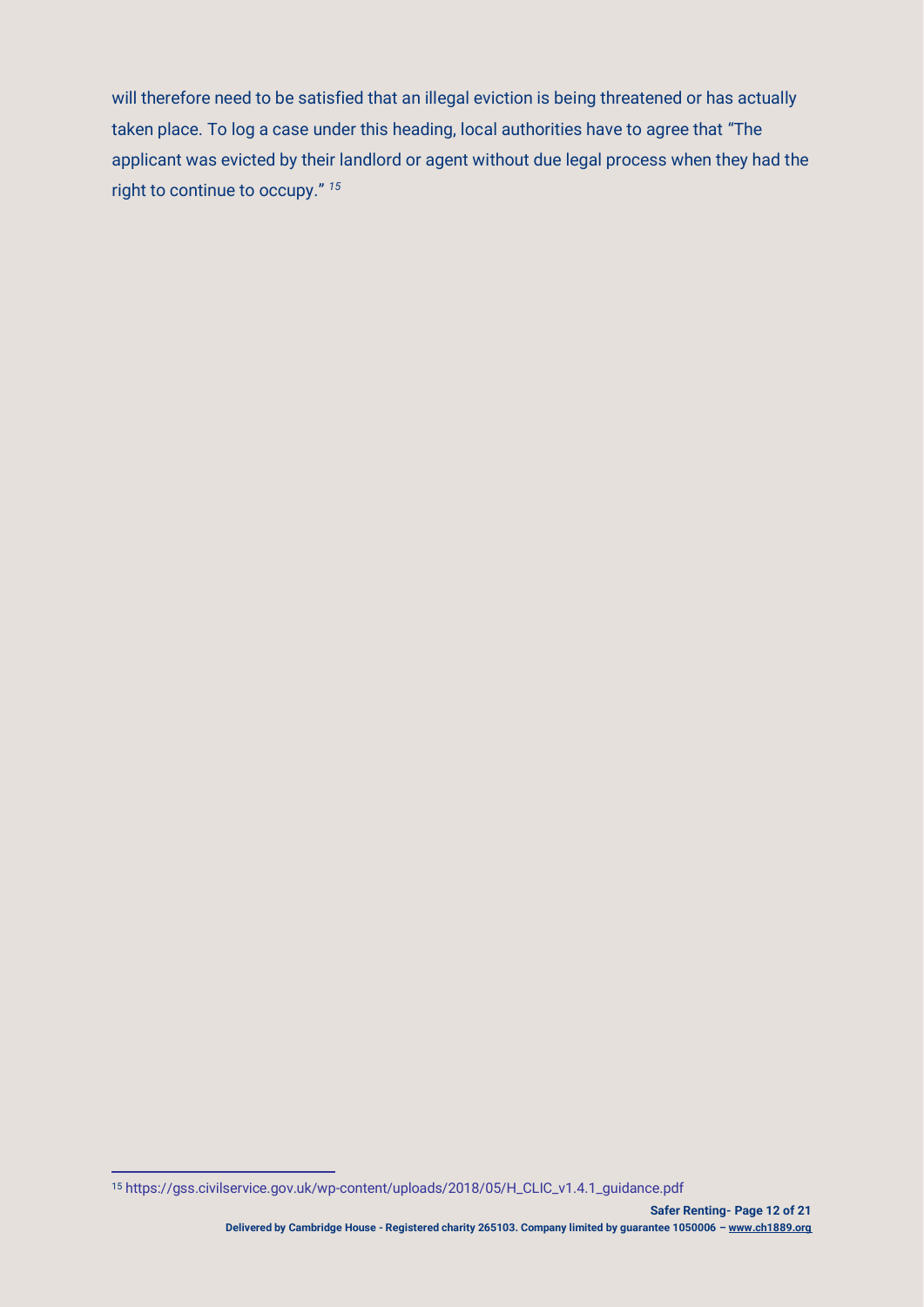Notwithstanding their limitations, the H-CLIC returns contribute valuable time-series data and are collected quarterly in a uniform way from each local authority. Even a limited timeseries indicates that incidence may be increasing. Table 1 shows that the number of households owed a prevention or relief duty by either threat or actual loss of home due to illegal eviction has decreased over time. However, the incidence of the problem has increased as a proportion of households presenting as homeless as a consequence of loss of AST. Similarly, Table 2 indicates that the proportion of households threatened with homelessness as a consequence of illegal eviction is small, but the proportion of households presenting with that problem is increasing.

#### **Table 1. Number of households owed a relief duty by reason of loss of last settled home England, 2018 Q2 to 2021 Q3**

| Year                                                                                                  | <b>Total number of households</b><br>losing last accommodation as a<br>consequence of end of Assured<br><b>Shorthold Tenancy</b> | Number of households<br>losing<br>accommodation due<br>to illegal eviction | Proportion of households<br>homeless as a<br>consequence of end of<br>AST where an illegal<br>eviction took place (%) |  |  |
|-------------------------------------------------------------------------------------------------------|----------------------------------------------------------------------------------------------------------------------------------|----------------------------------------------------------------------------|-----------------------------------------------------------------------------------------------------------------------|--|--|
| 2018/19                                                                                               | 13,570                                                                                                                           | 520                                                                        | 3.83                                                                                                                  |  |  |
| 2019/20                                                                                               | 14,560                                                                                                                           | 720                                                                        | 4.95                                                                                                                  |  |  |
| 2020/21                                                                                               | 9,520                                                                                                                            | 690                                                                        | 7.25                                                                                                                  |  |  |
| Source: https://www.gov.uk/government/statistical-data-sets/live-tables-on-homelessness, Table<br>A2. |                                                                                                                                  |                                                                            |                                                                                                                       |  |  |

### **Table 2. Number of households owed a relief duty by reason of threat of loss of last settled home England, 2018 Q2 to 2021 Q3**

| Total number of households<br>threatened with loss of<br>accommodation as a<br>consequence of end of Assured<br><b>Shorthold Tenancy</b> | Number of households<br>losing accommodation<br>due to illegal eviction | Proportion of households homeless<br>as a consequence of end of AST<br>where an illegal eviction took place<br>$(\%)$ |  |  |  |
|------------------------------------------------------------------------------------------------------------------------------------------|-------------------------------------------------------------------------|-----------------------------------------------------------------------------------------------------------------------|--|--|--|
| 45,090                                                                                                                                   | 310                                                                     | 0.69                                                                                                                  |  |  |  |
| 43,410                                                                                                                                   | 340                                                                     | 0.78                                                                                                                  |  |  |  |
| 24,750                                                                                                                                   | 340                                                                     | 1.37                                                                                                                  |  |  |  |
| Source: https://www.gov.uk/government/statistical-data-sets/live-tables-on-homelessness, Table                                           |                                                                         |                                                                                                                       |  |  |  |
| A2.                                                                                                                                      |                                                                         |                                                                                                                       |  |  |  |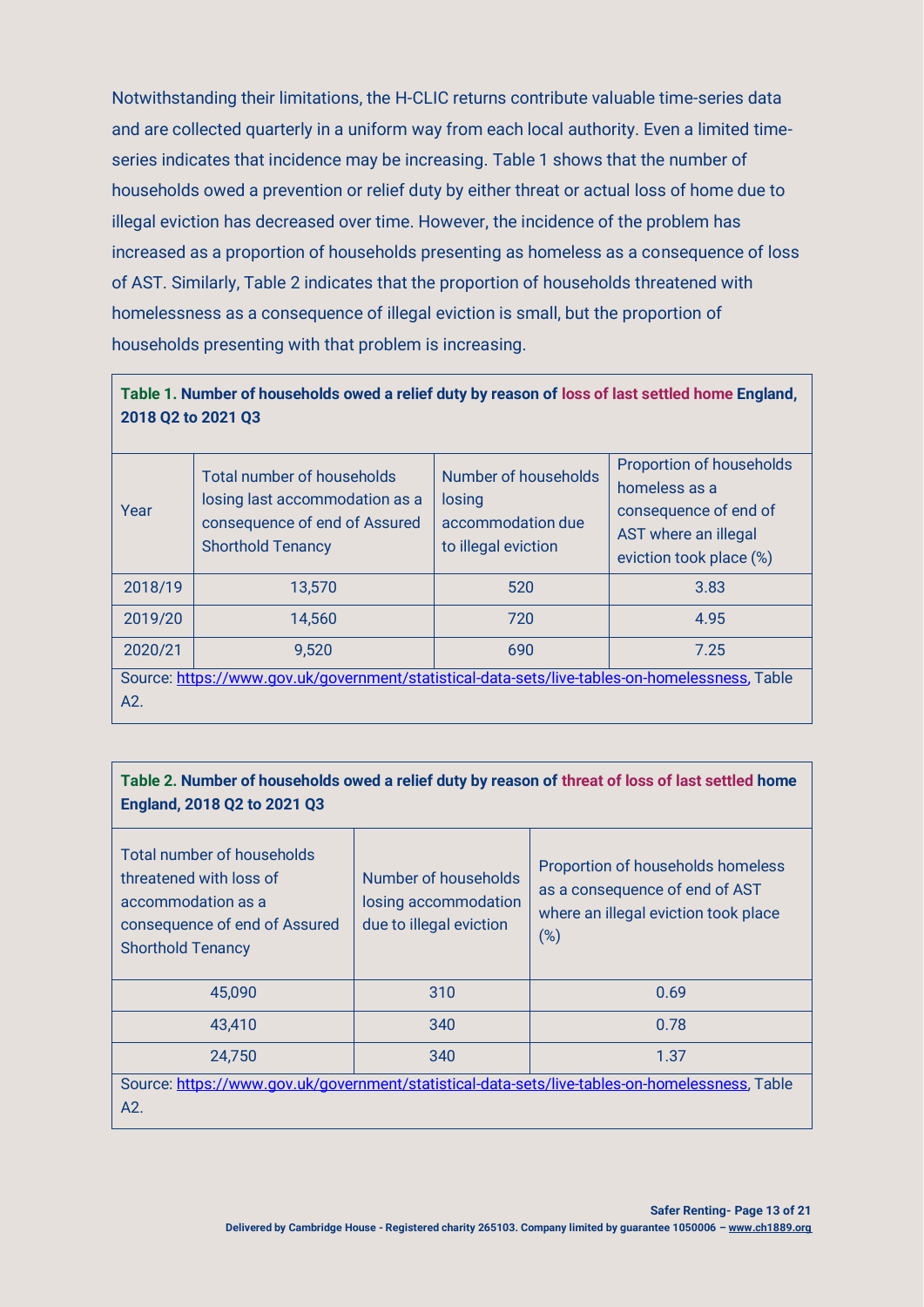Arguably, the data in Tables 1 and 2 may well reflect atypical trends since 2020 Q2 as a consequence of restrictions in eviction proceedings under the Covid lockdown. However, the data does signal a cause for concern if future regulation restricts landlord options for legal eviction.

#### **Citizens Advice Data**

#### **Nature of the data**

Citizens Advice (CA) is a third sector agency delivering advice through 265 independent local charities spread throughout England and Wales.<sup>16</sup> Arguably, CA is the most visible and well-known of all national advice agencies, and as a consequence its services are in heavy demand. The annual report indicates that the CA website was visited by 6.1m people seeking advice on housing. The 2020/21 annual report indicates that a total of 265,000 people were given advice on issues related to housing. Clients seeking one-to-one advice are able to contact CA via a range of methods including in person, on-line and by telephone. CA clients are given a unique identifying number: there is, therefore, no risk of double-counting within the CA data

The complaint type is logged by the trained professionals and volunteers working for CA after advice is given to the client. CA records three separate measures that are relevant to this project:

**Harassment and illegal eviction (threatened homelessness):** recorded when an individual seeking advice has informed CA that they have been the victim of harassing behaviour and/or the client has informed CA that the landlord has used the threat of illegal eviction as a harassing tool;

**Harassment and illegal eviction (actual homelessness):** recorded when a client has informed CA that they have been illegally evicted and when a client has informed CA of harassment pre- or post-eviction; and

**Illegal eviction:** logged where an individual seeking advice has told CA that they have been illegally evicted.

All three of these measures are relevant to the aim of this project. The measure 'Harassment and illegal eviction (threatened homelessness)' refers complaints of harassment of the occupant by the landlord, including using the threat of eviction as a harassing tool. Here harassment is not clearly defined, therefore there is potential for cases to be recorded as

16

https://assets.ctfassets.net/mfz4nbgura3g/3lpSJOvGvM7psV02BYGqSU/8717ac2738259318ce1d5a1d32127fb a/CA\_annual\_report\_2020-21.pdf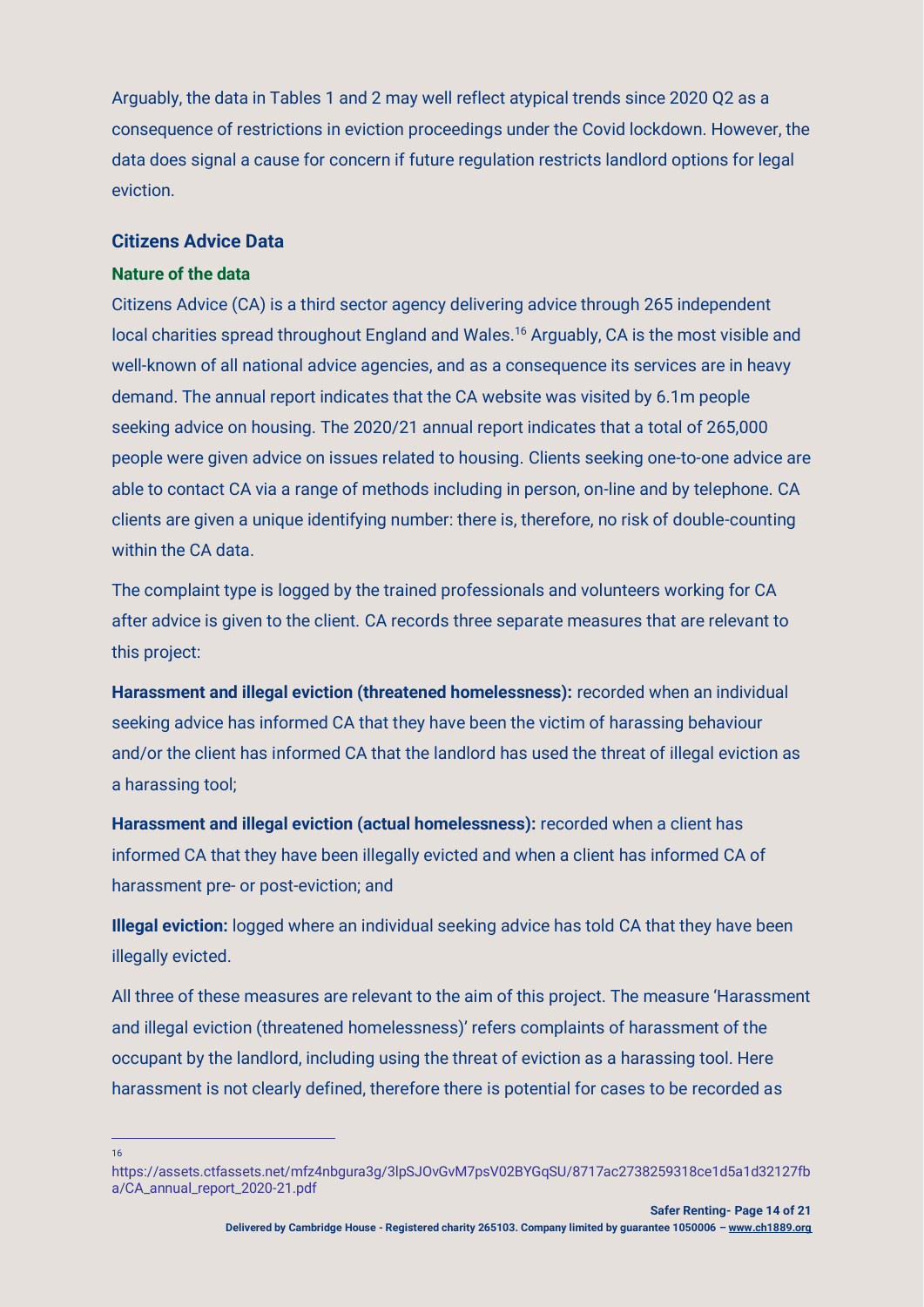harassment, that might not strictly speaking constitute an offence under the Act. Limited information is available on what conditions would constitute a case to be recorded under this measure. However, the advice is being given by trained housing law advisors, and this provides some reassurance that the figures recorded under this measure reflect the legal definitions of the Act.

'Harassment and Illegal Eviction (Actual Homelessness)' refers to breaches of both Section 1(2) and Section 1(3) as it encompasses people who have reported harassment to CA and where an illegal eviction has actually taken place. There is greater confidence that this measure accurately reflects a breach of the Act since it only includes cases where an illegal eviction has occurred.

The measure 'Illegal Eviction' refers to a complaint of illegal eviction, which is a clear breach of section 1(2) of the Protection from Eviction Act 1977.

#### **Shelter data**

Shelter offers specialist housing advice, support and legal services. According to its annual report, in the financial year 2020/21, Shelter handled a total of 39,943 telephone calls to its help line<sup>17</sup>.

#### **Nature of the data**

Shelter data counts 'cases'. This unit does not specify whether each case dealt with an individual, household or property. The figure is collected annually rather than quarterly. Shelter logs each of its cases against a pre-set list of problems. Two categories under this listing have relevance to an annual count. Advisors are able to log instances of harassment and/or illegal eviction, and in some cases a follow-up investigation might ensue although this is not always the case.

A second measure is reports of illegal eviction or harassment by people who have no tenure and/or limited rights. This data has been excluded as it is likely that these individuals would fall outside the protections of the Act.

#### **Legal Aid Agency (LAA) Data**

The Ministry of Justice operates the Legal Aid Agency which provides a network of legal aid centres throughout the country. The LAA provides services for people who would otherwise

17

https://assets.ctfassets.net/6sxvmndnpn0s/5uHMRgbRLOZhyCGhd0ZuCz/4013b7ae381ae8c967da449d37f786 b3/202021\_Annual\_Report\_-\_FINAL\_.pdf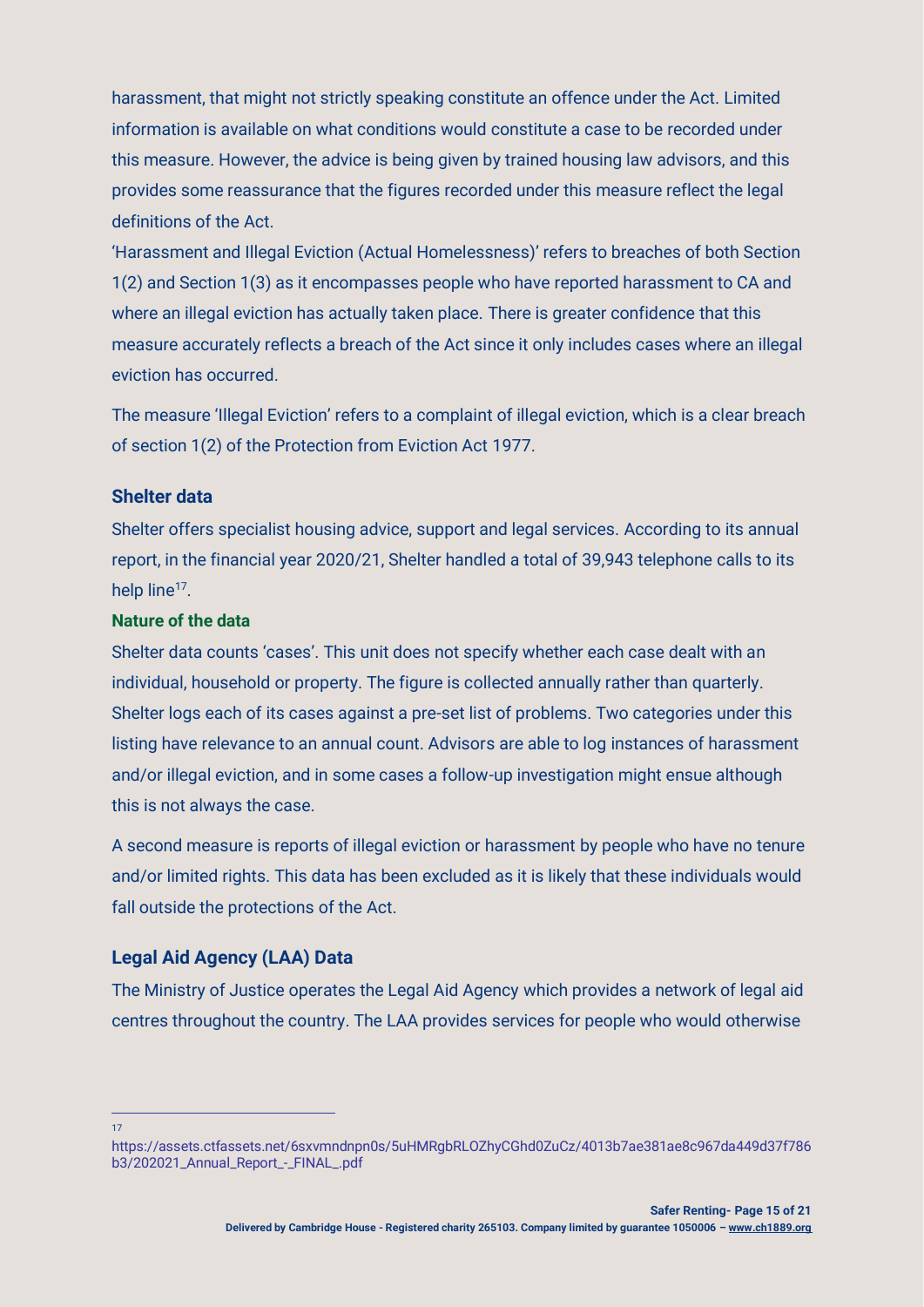be unable to secure legal advice, and deals with both civil and criminal matters. Legal Aid is available for housing matters including unlawful eviction and harassment injunctions.

#### **Nature of the data**

The unit being measured in the data provided by LAA is cases dealt with by the LAA. The 'case' may comprise an individual, a household or a whole property. The LAA logs cases against pre-determined criteria, and three are relevant to this count.

**Harassment – injunction:** cases where representation was funded by the LAA and the intended action in the case was for an injunction under section 3 of The Protection from Harassment Act 1977. Section 1(1) of said Act states, 'A person must not pursue a course of conduct – (a) Which amounts to harassment of another and (b) which he knows or ought to know amounts to harassment'. The legal aid data on injunctions pursued for harassment subdivides and here the count only includes the numbers of injunctions that have been pursued in relation to housing.

**Harassment/wrongful eviction:** cases in which representation was funded by the LAA and the intended action was for harassment and or wrongful breach of quiet enjoyment and or trespass and or assault and or eviction against the opponent.

**Harassment/unlawful eviction:** cases assisted via the Legal Help (Advice Service) for harassment and or wrongful breach of quiet enjoyment and or trespass and or assault and or eviction against the opponent. This measure does not refer to cases in which representation was funded, but where expert advice was given over the phone.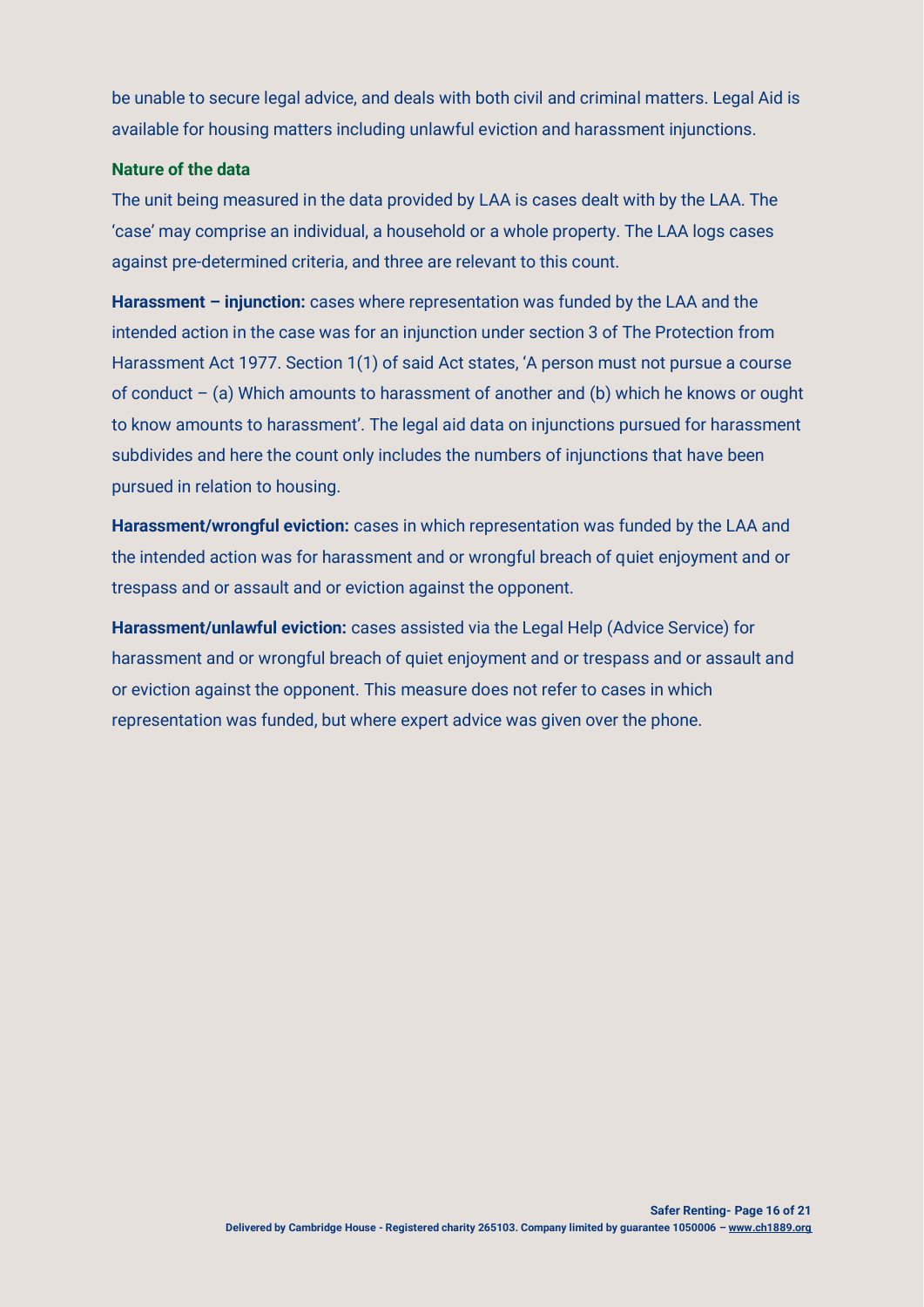All three of these measures are valid indicators of offences committed under the Protection from Eviction Act 1977. The cases are recorded by legally trained solicitors, who are capable of assessing the legal circumstances of a cases. The assessment is for civil redress rather than a criminal prosecution. However, the grounds of civil action overlap with those of a criminal prosecution.

#### **Safer Renting Caseload Data**

Safer Renting is a charitable agency that employs seven caseworkers to provide a specialist tenancy relations service to 11 Boroughs across London. Safer Renting receives referrals from partner boroughs on issues relating to landlord tenant law. Clients are assisted on a range of issues including but not limited to disrepair, harassment, illegal eviction and defending possession proceedings.

#### **Nature of the Data**

The unit of measurement for the data provided by Safer Renting is the 'case'. This does not differentiate between individual, household or property, and cases range across all types. It is not possible to differentiate due to the nature of the recording system. There is no risk of double counting within the data, as each case is assigned a unique code.

Caseworkers use a system called AdvicePro to manage and record their caseload. AdvicePro's functionality allows caseworkers to record details that describe the nature of the case, this includes the strategies the caseworker intends to pursue and details about what has occurred to date. The AdvicePro system is able to produce a report summarising all cases with a particular strategy or a particular detail recorded. For the purpose of this research, a report was produced for all cases that were open on the AdvicePro database in the year 2021 with case strategies or details that indicated an offence under the PfEA was likely to have taken place. All of these cases were then sent to the relevant caseworker, who was able to confirm whether or not an offence under the PfEA had been committed.

In line with the purpose of this report, cases were assessed by caseworkers through reference to the offences under the PfEA and were recorded if the caseworker believed that the actions of the landlord in that case were likely to merit an offence under section 1(2) or section 1(3) of the act. Caseworkers are well positioned to make this assessment, as they are required to have an in-depth understanding of both the legislation and the facts of each of their own cases.

#### **Limitations of the data**

This report measures the number of times that advice was given to an individual whose problems were classified as offences under the PfEA. As indicated above, the count under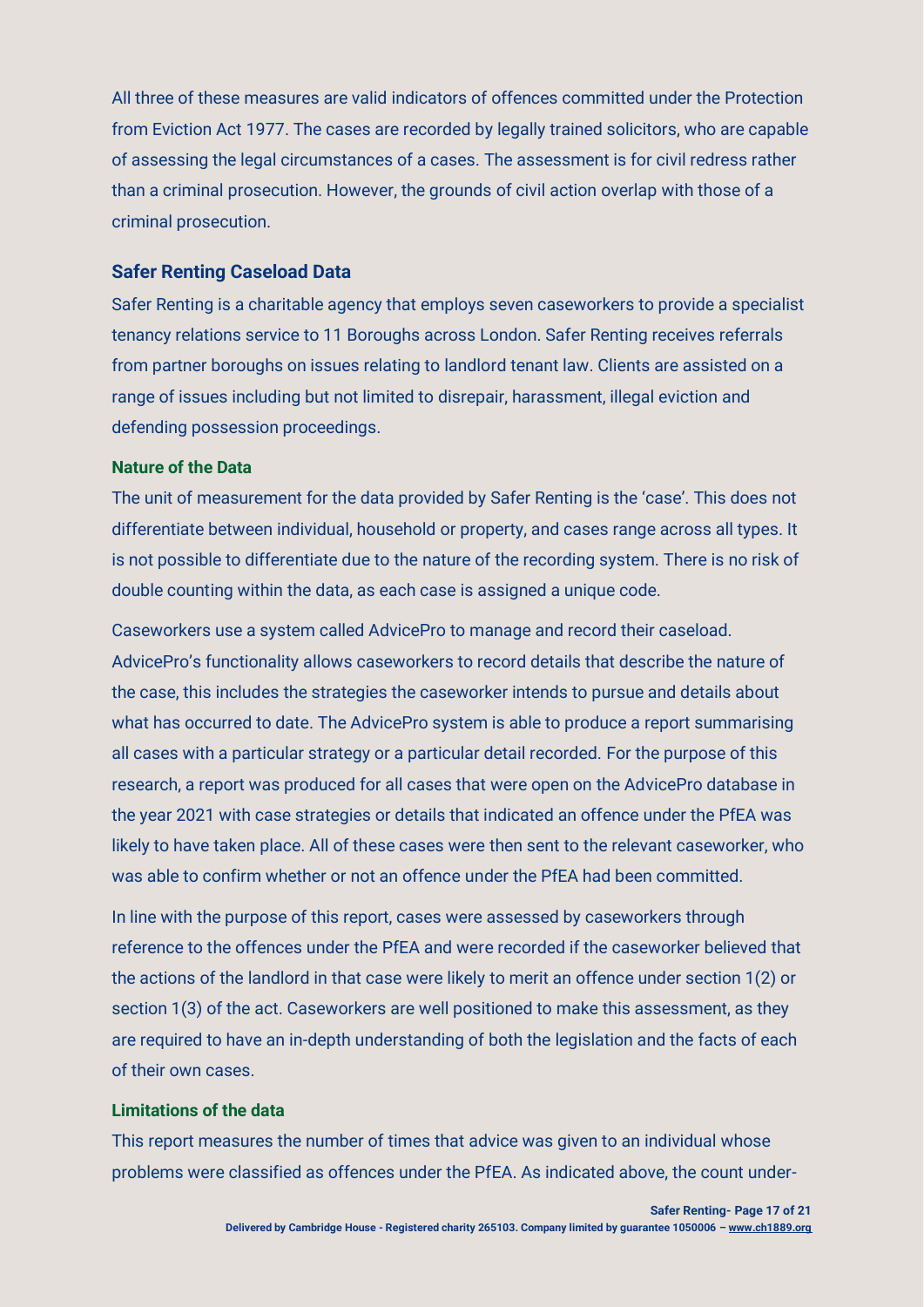estimates the scale of the problem. Agencies included in this count have far more requests for advice than they are able to handle, and provision can be patchy. For example, cuts to legal aid have radically reduced the number of provider offices, from 755 in 2011/12 to 322 in 2020-21.<sup>18</sup> It was found that in February 2021 almost 40 per cent of the population of England and Wales did not have a housing legal aid provider in their local authority area.<sup>19</sup>

Further, the count only measures the number of people who were both willing *and able* to access advice and support. One of the measures only counts cases where the applicant has the right to access advice. H-CLIC data is collected by local authorities from households who are eligible for assistance and does not include applicants whose immigration status excludes them from homelessness by virtue of s185 of the Housing Act 1996.

Tenants who may have the right to seek assistance sometimes do not do so out of fear of the consequences, or because they know that the local authority would be unable to offer better accommodation. Indeed, they may have been placed in that accommodation by the local authority itself.<sup>20</sup> Tenants are perhaps tending to see little point in complaining since their housing situation is unlikely to improve as a consequence.

Both Safer Renting and Citizens Advice logs their assistance using a unique reference number which prevents double-counting where an individual might approach the agency twice or more with the same problem. Other agencies included in the count do not follow this protocol. However, it is not unreasonable to presume that incidence of double-counting will be substantially outweighed by the under-estimation of the count.

Cases are recorded against pre-set categories, with no explicit expectation that the cases should meet the strict legal definition of offences under the PfEA as required by this measurement exercise. Nevertheless, in all cases advice is being given by a trained housing advice provider and it is reasonable to presume that use of the classification is informed by legal definitions of the Act.

#### **Prosecutions under the Act**

Counting the incidence of prosecutions under the PFEA is not necessarily straightforward. One possible source of data is the national rogue landlord database. The Housing and Planning Act 2016 requires local housing authorities to enter an individual's details if they receive a banning order or have in the past twelve months received a banning order or been convicted of two or more civil penalties. An entry would also be made with regard to landlords or letting agents convicted under the PfEA. This database is only available to local

<sup>19</sup> [https://www.lawsociety.org.uk/campaigns/legal-aid-deserts/housing,](https://www.lawsociety.org.uk/campaigns/legal-aid-deserts/housing) accessed 11 Apr 2022.

<sup>&</sup>lt;sup>18</sup> The Law Society (2021) Civil legal aid: A review of its sustainability and the challenges to its viability, 17.

<sup>20</sup> As indicated in Spencer et al., note 5.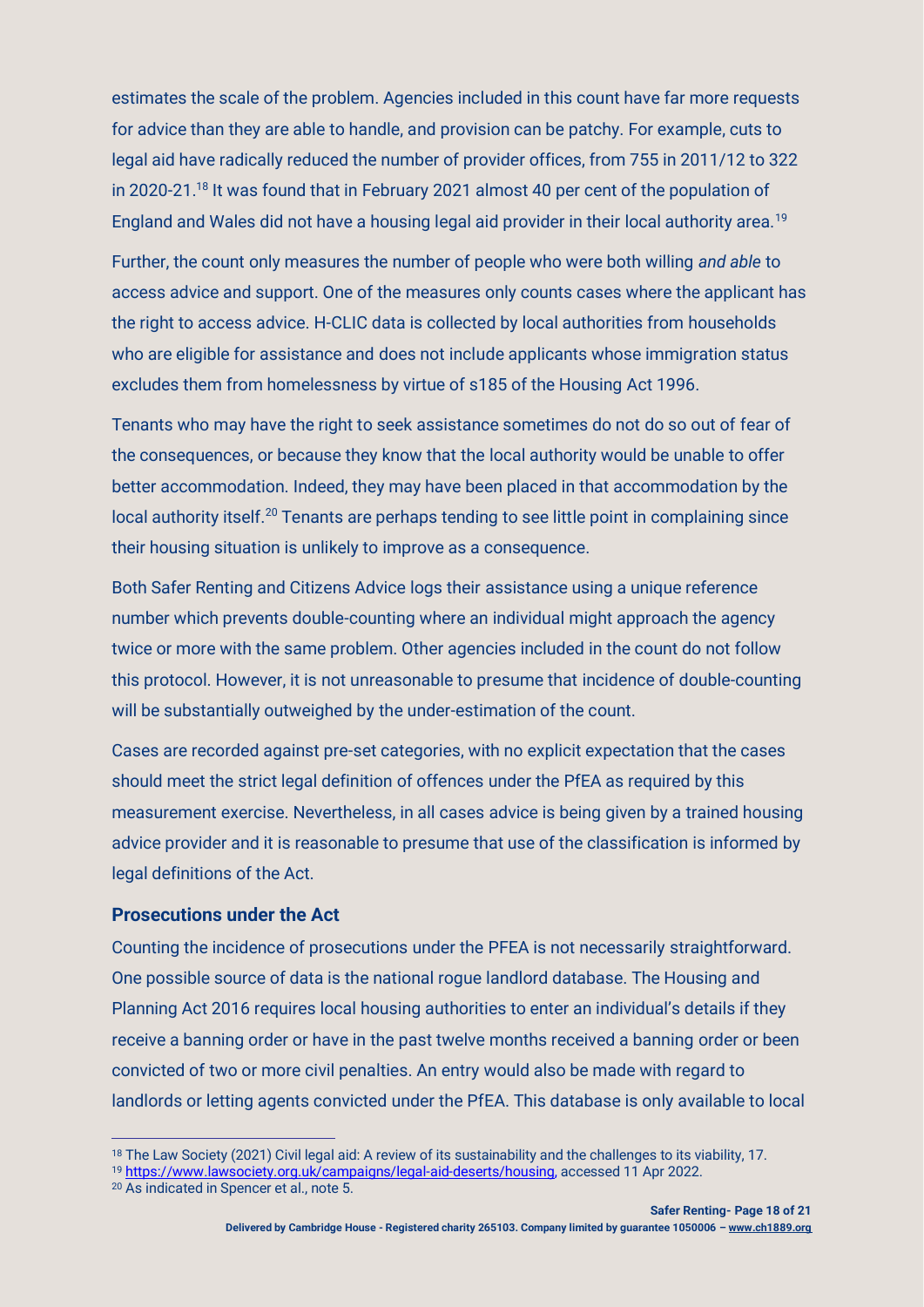authorities and data is not available in a format conducive to isolating or counting the incidence of specific offences. Furthermore, EHOs do not always enter the relevant data: reporting is patchy.

A more robust count is undertaken by the Ministry of Justice, which collates annual data on crime under specific codes. Code '087' relates to offences under the PfEA. In 2020, 23 landlords were proceeded against, and twelve were convicted (Table 1) of offences under the Act.

| Table 3. Offences under the Protection from Eviction Act 1977                                                                                                       |      |      |      |      |      |      |      |      |
|---------------------------------------------------------------------------------------------------------------------------------------------------------------------|------|------|------|------|------|------|------|------|
| Year                                                                                                                                                                | 2013 | 2014 | 2015 | 2016 | 2017 | 2018 | 2019 | 2020 |
| Proceeded<br>Against                                                                                                                                                | 43   | 35   | 38   | 60   | 34   | 47   | 54   | 23   |
| Convicted                                                                                                                                                           | 16   | 18   | 17   | 34   | 20   | 16   | 21   | 12   |
| Sentenced                                                                                                                                                           | 16   | 18   | 17   | 33   | 20   | 16   | 21   | 11   |
| Source: MOJ,<br>https://assets.publishing.service.gov.uk/government/uploads/system/uploads/attachment_data/f<br>ile/987731/HO-code-tool-principal-offence-2020.xlsx |      |      |      |      |      |      |      |      |

Arguably, the number of prosecutions under the Act is less an indicator of the scale of offences, and more an indicator of local authority willingness to take action. In response to a written Parliament question asked in March 2021, data was presented indicating that around half the prosecutions in England under the PfEA were being undertaken in just two police force areas (South Yorkshire and Metropolitan Police) of the 41 English areas listed.<sup>21</sup>

# **4. The 2020/21 Count**

This short report presents an early, replicable, baseline measure. The count will continue as an annual measure. At this stage, it is not possible to create a fully aligned and complete count since not all data are available. However, the count demonstrates that in England in 2020, where it was likely that there were well over 7,000 offences under the Prevention from Eviction Act reported to the named advice agencies, a total of 12 landlords were prosecuted and convicted under this legislation (Table 4).

The data collection method includes individuals who were willing and able to approach an advice agency and so constitutes a substantial under-estimate of the incidence of this kind of crime. No similar caveat as to under-reporting can be given for the landlord prosecution data.

<sup>21</sup> [https://questions-statements.parliament.uk/written-questions/detail/2021-03-08/HL13982,](https://questions-statements.parliament.uk/written-questions/detail/2021-03-08/HL13982) accessed 24 March 2022.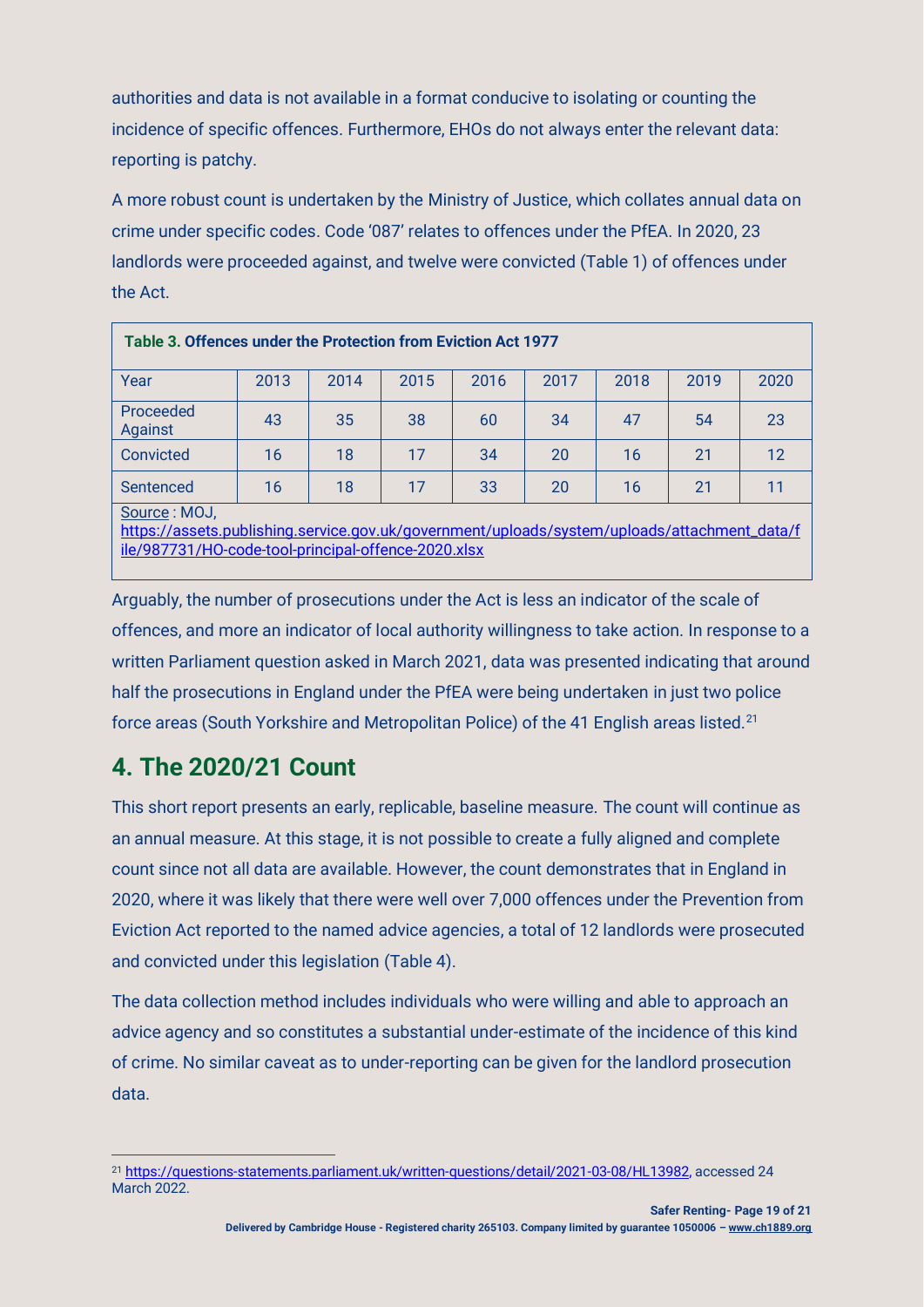| Table 4. Reported offences under the Prevention from Eviction Act, by selected agencies, 2021 <sup>1</sup>                                              |               |                            |  |  |  |  |
|---------------------------------------------------------------------------------------------------------------------------------------------------------|---------------|----------------------------|--|--|--|--|
| Year                                                                                                                                                    | 2020          | 2021                       |  |  |  |  |
| <b>Shelter</b>                                                                                                                                          | not available | 797                        |  |  |  |  |
| <b>Citizens Advice</b>                                                                                                                                  | 4,505         | 5,475                      |  |  |  |  |
| <b>Legal Aid Agency</b>                                                                                                                                 | 1,355         | (up to September 2021) 588 |  |  |  |  |
| <b>HClic</b>                                                                                                                                            | 1,070         | 830                        |  |  |  |  |
| <b>Safer Renting</b>                                                                                                                                    | not available | 88                         |  |  |  |  |
| <b>Total</b>                                                                                                                                            | 6,930         | 7,778                      |  |  |  |  |
| Prosecutions under the Eviction Act 1977, as reported by the Ministry of Justice <sup>2</sup>                                                           |               |                            |  |  |  |  |
| Proceeded against                                                                                                                                       | 23            | not yet available          |  |  |  |  |
| Convicted                                                                                                                                               | 12            | not yet available          |  |  |  |  |
| <sup>1</sup> As collated in this report; <sup>2</sup> MoJ: https://www.theyworkforyou.com/wrans/?id=2021-10-<br>26.63835.h&s=illegal+eviction#g63835.q0 |               |                            |  |  |  |  |